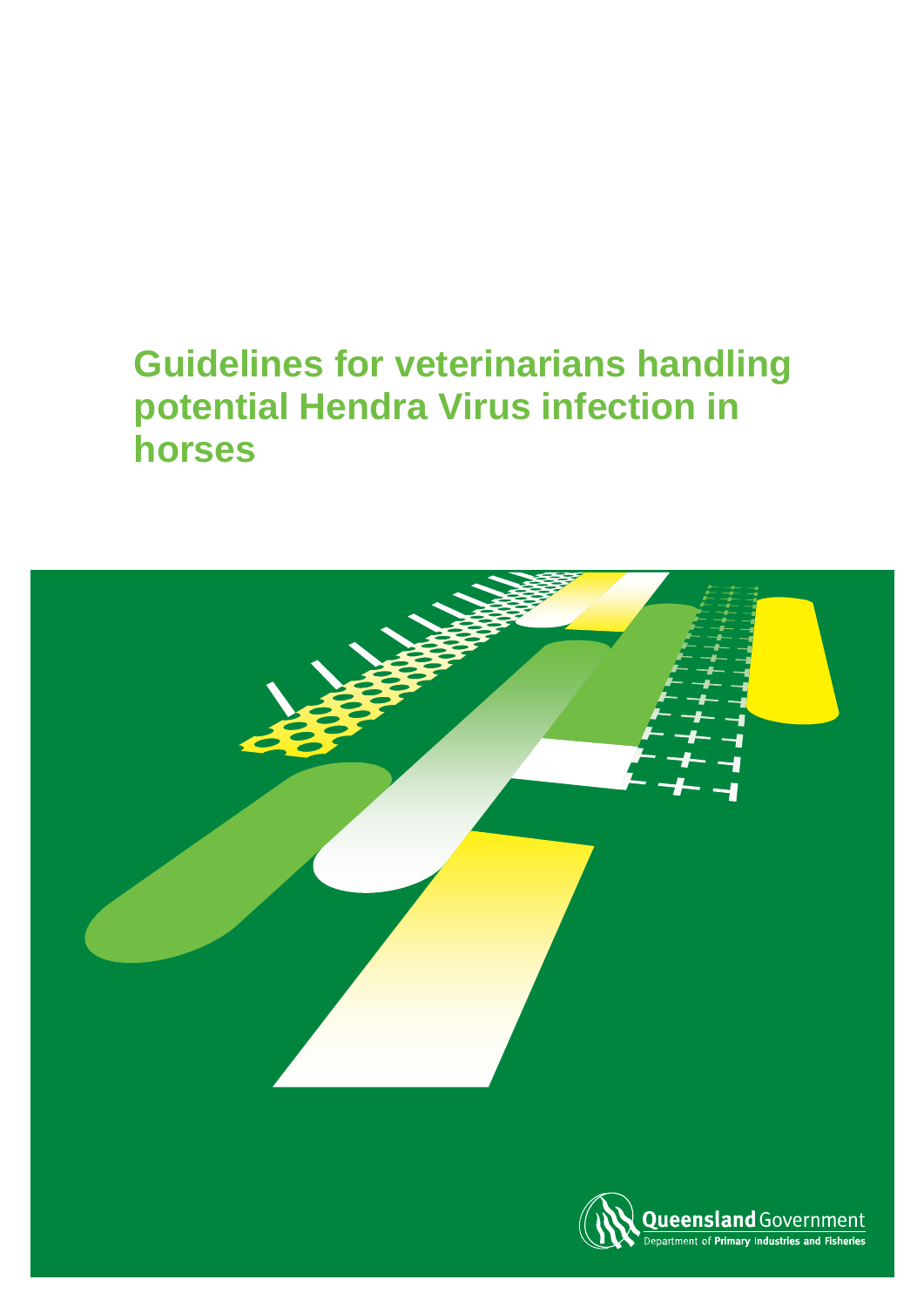Version 3 April 2009.

#### **Hyperlinks**

Hyperlinks are used throughout these Guidelines to take you to the latest copy of relevant references contained within this document, and on both departmental intranet and internet sites, and external sites (e.g. [Stock Act 1915](http://www.legislation.qld.gov.au/LEGISLTN/CURRENT/S/StockA15.pdf)). To activate the hyperlink, place your cursor over the hyperlink, press the control key on your keyboard and left click on your mouse.

<span id="page-1-0"></span>If you have a paper copy of this document, the complete path for references is included under [related reference documents.](#page-1-0)

Note: non- Primary Industries and Fisheries personnel will not be able to access references on the Primary Industries and Fisheries intranet.

#### **Summary of important changes from previous version of this document (Version 2)**

Section 4.2 Update of epidemiology section

Section 4.8 Reference to paper - Initial experimental characterisation of HeV (Redland Bay 2008) infection in horses - D Middleton, CSIRO Australian Animal Health Laboratory (AAHL)

- Section 5.1 Update of Case Definition
- Section 5.6.5 Update of sampling section
- Section 6 Update of limited necropsy approach
- Appendix 1 Hendra Virus Incident Summary table.

Most changes reflect findings from the paper 'Initial experimental characterisation of HeV (Redland Bay 2008) infection in horses' - D Middleton, CSIRO Australian Animal Health Laboratory (AAHL) in addition to language and format changes throughout the document (editing changes).

Appendix 1 is an update summary of Hendra cases to date – this data was previously referenced in Section 4.2 (epidemiology), but has been updated and expanded.

© The State of Queensland, Queensland Primary Industries and Fisheries, Department of Employment, Economic Development and innovation (DEEDI).

Except as permitted by the *Copyright Act 1968*, no part of the work may in any form or by any electronic, mechanical, photocopying, recording, or any other means be reproduced, stored in a retrieval system or be broadcast or transmitted without the prior written permission of DPI&F. The information contained herein is subject to change without notice. The copyright owner shall not be liable for technical or other errors or omissions contained herein. The reader/user accepts all risks and responsibility for losses, damages, costs and other consequences resulting directly or indirectly from using this information.

Enquiries about reproduction, including downloading or printing the web version, should be directed to ipcu@dpi.qld.gov.au or telephone +61 7 3225 1398.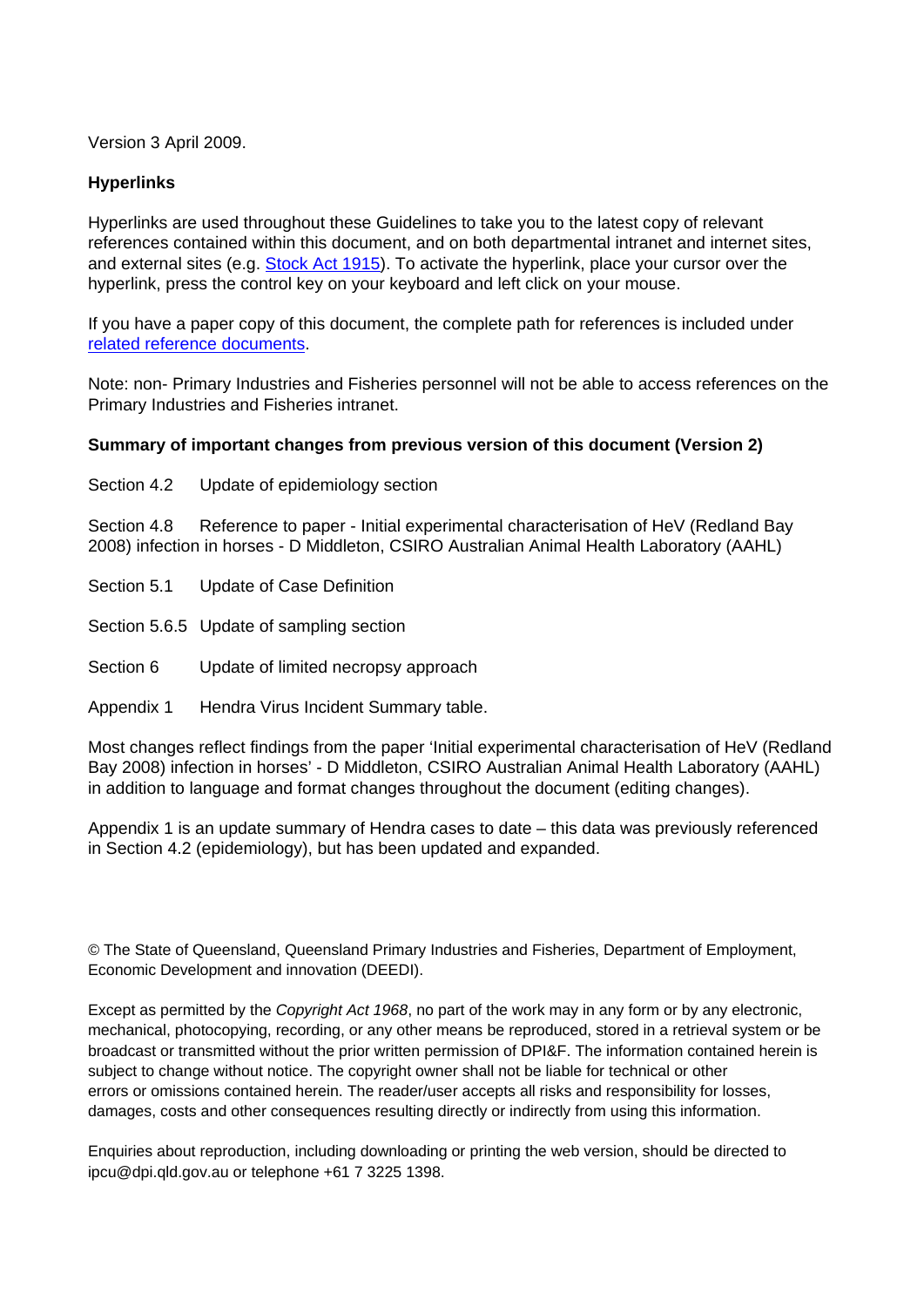## <span id="page-2-0"></span>**Contents**

| Contents                                                                        | 1                        |
|---------------------------------------------------------------------------------|--------------------------|
| 1. Purpose                                                                      | 1                        |
| 2. Scope                                                                        | 1                        |
| 3. Procedure for a suspect Hendra virus-summary                                 | 3                        |
| 4. Background information                                                       | 3                        |
| 4.1 General                                                                     | 3                        |
| 4.2 Epidemiology                                                                | $\overline{\mathcal{A}}$ |
| 4.3 Legislative basis or considerations                                         | 7                        |
| 4.4 Training requirements                                                       | 7                        |
| 4.5 Confidentiality                                                             | 7                        |
| 4.6 Document tracking                                                           | 7                        |
| 4.7 Additional assistance                                                       | 7                        |
| 4.8 Related reference documents                                                 | 8                        |
| 5. Actions                                                                      | 8                        |
| 5.1 Case definition                                                             | 8                        |
| 5.1.1 Suspect case                                                              | 10                       |
| 5.1.2 Highly suspect case                                                       | 11                       |
| 5.1.3 Other animals                                                             | 11                       |
| 5.2 Differential diagnoses                                                      | 11                       |
| 5.3 Notifications required                                                      | 11                       |
| 5.4 Quarantine and other restrictions                                           | 12                       |
| 5.5 Safety precautions                                                          | 12                       |
| 5.5.1 Workplace health and safety precautions                                   | 12                       |
| 5.5.2 Personal safety and prevention of zoonotic risk                           | 15                       |
| 5.5.3 Personal protective equipment (PPE)                                       | 16                       |
| 5.5.4 Respiratory protection                                                    | 17                       |
| 5.5.5 Training requirements                                                     | 18                       |
| 5.5.6 Notification requirements for work-caused HeV infection                   | 18                       |
| 5.6 Property investigation                                                      | 18                       |
| 5.6.1 Guide to sequence of events                                               | 19                       |
| 5.6.2 Disinfectants                                                             | 19                       |
| 5.6.3 Entry/exit procedure                                                      | 19                       |
| 5.6.3 Entry/exit procedure                                                      | 20                       |
| 5.6.4 Veterinary practitioner caught on property with no prior suspicion of HeV | 22                       |
| 5.6.5 Sample taking from live and dead horses                                   | 23                       |
| 5.6.6 Sample dispatch                                                           | 26                       |
| 5.6.7 Disposal of carcass                                                       | 27                       |
| 5.6.8 Downtime                                                                  | 27                       |
| 5.7 Biosecurity advice to owner                                                 | 29                       |
| 5.8 Media and public communication                                              | 29                       |
| 6. Limited necropsy approach - as used by Biosecurity Queensland                | 30                       |
| Appendix 1 Hendra Virus Incident Summary table                                  | 30                       |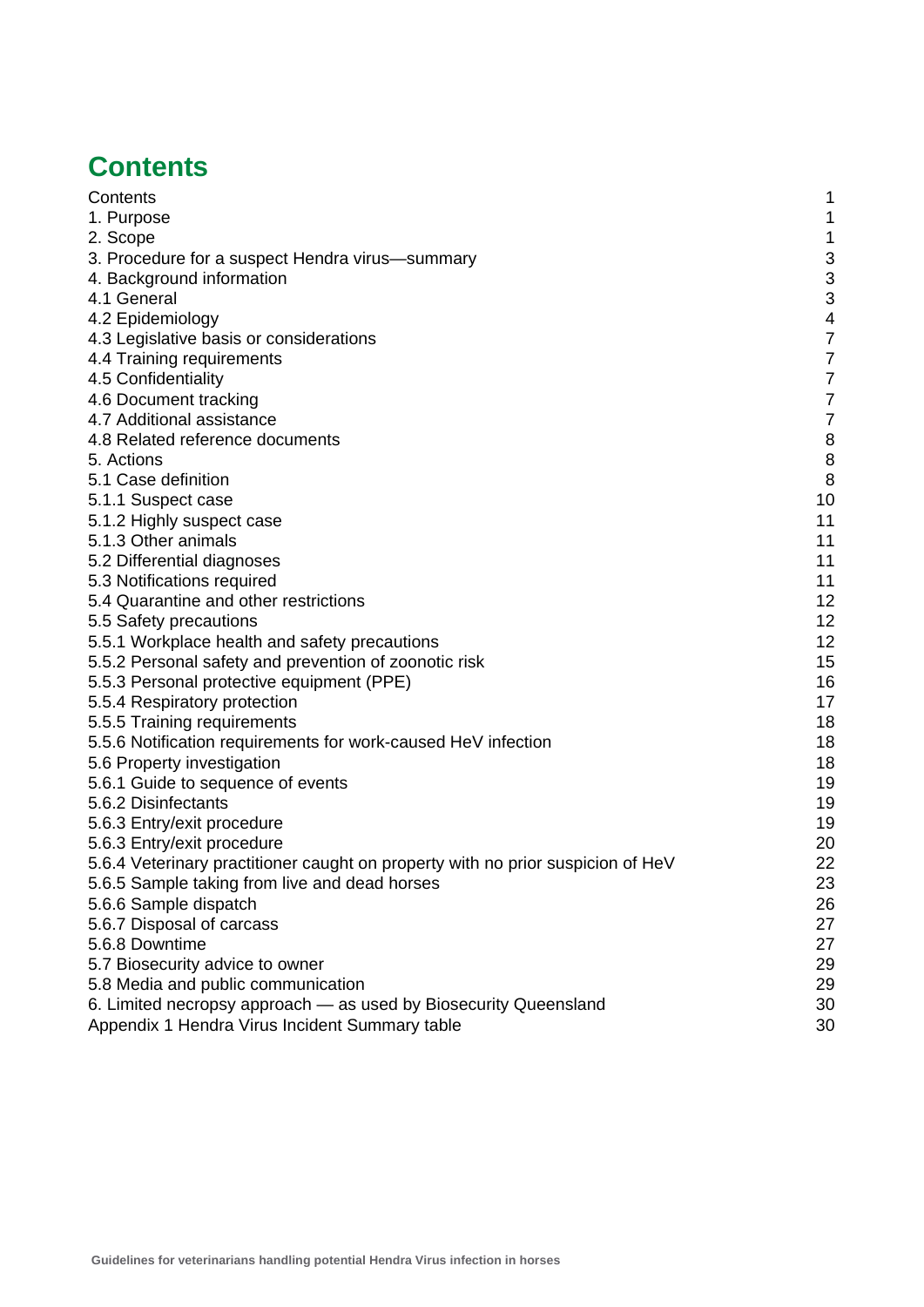## <span id="page-3-0"></span>**1. Purpose**

These Guidelines have been developed to support a professional risk management approach by veterinarians when investigating a disease situation where Hendra Virus (HeV) is a suspect diagnosis in a horse or horses. The serious zoonotic nature of HeV requires special precautions to be taken.

These guidelines recognise that investigation and management of HeV reports will continue to be a joint approach between private veterinary practitioners and Biosecurity Queensland, Primary Industries and Fisheries. It is assumed that private veterinary practitioners will continue to investigate suspect cases of HeV and take appropriate samples but will consult with Biosecurity Queensland about highly suspect cases (see Case definitions, section 5.1).

There may be circumstances where a private veterinary practitioner may not be in a position to manage the level of associated risk and in these cases the private veterinary practitioner may need to pass the case to Biosecurity Queensland. This will need to occur with consultation between the private veterinary practitioner and Biosecurity Queensland as discussed below.

This document does not address day-to-day work practices and any changes to those practices that the veterinary profession may introduce as a result of HeV incidents and new information. The document concentrates on investigation of suspect and highly suspect cases of HeV in horses. It can be used, as appropriate, in supporting the development of infection control procedures for routine veterinary practice.

These Guidelines will be updated as more knowledge and information becomes available.

## <span id="page-3-1"></span>**2. Scope**

The following diagram represents the joint management of HeV reports between private veterinary practitioners and Biosecurity Queensland. It recognises that consultation will occur between private veterinary practitioners and Biosecurity Queensland and that ongoing management of a case may pass from one to the other. The point at which a private veterinary practitioner passes a case over to Biosecurity Queensland will vary with individual veterinarians and the situation being investigated.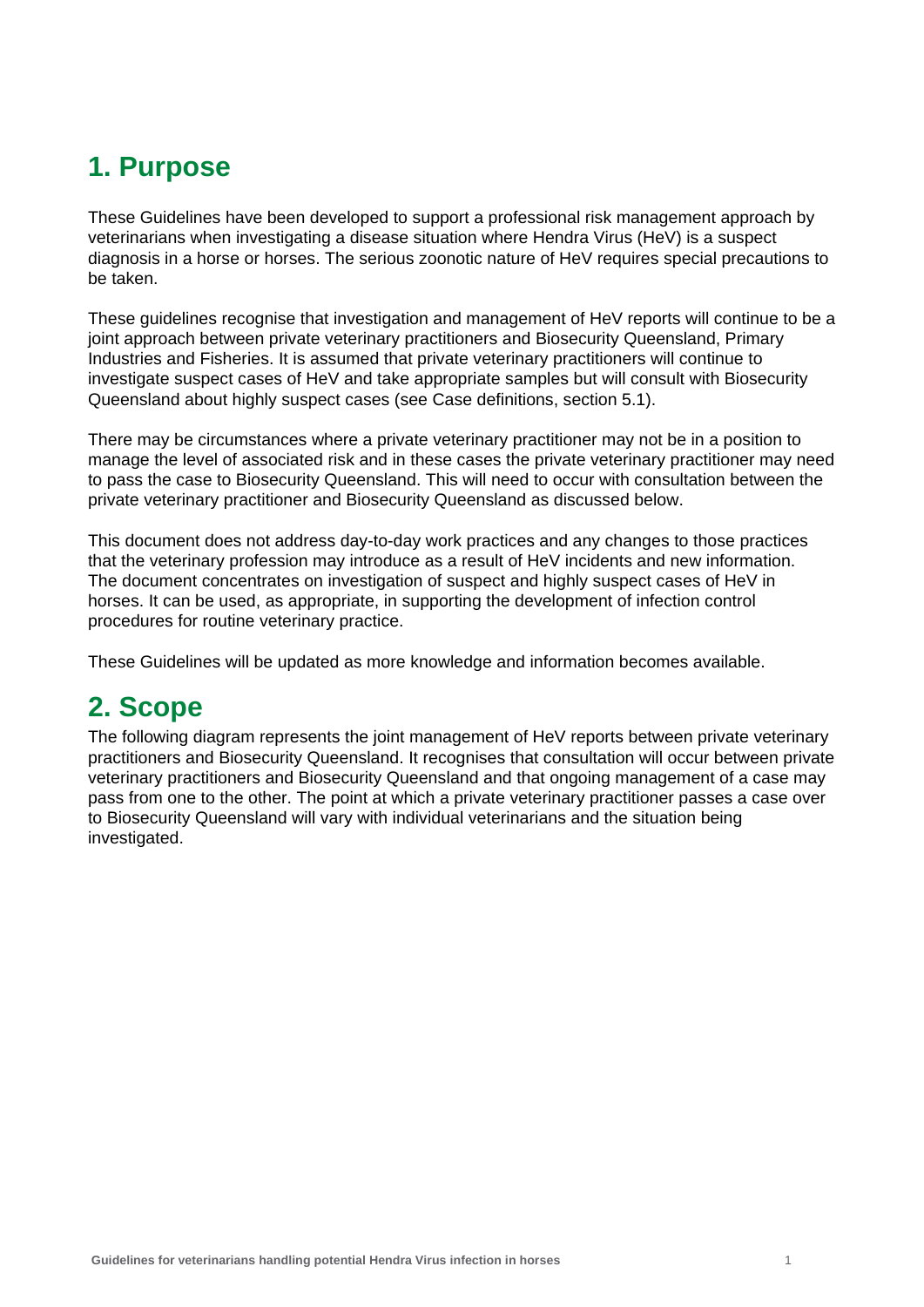

For the purpose of this document, it has been assumed that:

- all suspect and highly suspect HeV cases will be notified to Biosecurity Queensland as required under legislation. Notification to a government veterinary officer can be made by contacting 13 25 23 (business hours) or 1800 675 888 (all hours), or through direct contact with a government veterinary officer.
- suspect cases will be investigated by private veterinary practitioners as part of normal practice using these guidelines as a reference
- private veterinary practitioners will normally consult with Biosecurity Queensland about highly suspect cases and that mutual agreement will be reached whether the private veterinary practitioner continues with the case or Biosecurity Queensland takes it over
- Biosecurity Queensland will manage confirmed HeV cases
- Infection control procedures will be applied by the veterinary profession to manage horses in the pre-clinical phase that may be excreting Hendra virus but not showing any clinical signs.

These Guidelines include information on:

- the use of the case definition of HeV in horses to describe two categories of sick horse suspect and highly suspect
- notifications required
- biosecurity practices to prevent transmission of infection to people and other horses
- advice on safe entry and exit from a premises
- advice on sample taking from both live and dead horses
- advice on sample dispatch
- biosecurity advice to horse owners/carers.

This document is primarily for use for the investigation of suspect HeV cases by private veterinary practitioners and forms the basis for the investigation of highly suspect cases. A private veterinary practitioner can proceed with the investigation of highly suspect cases but should first consult Biosecurity Queensland unless fully familiar with appropriate biosecurity and sampling practices.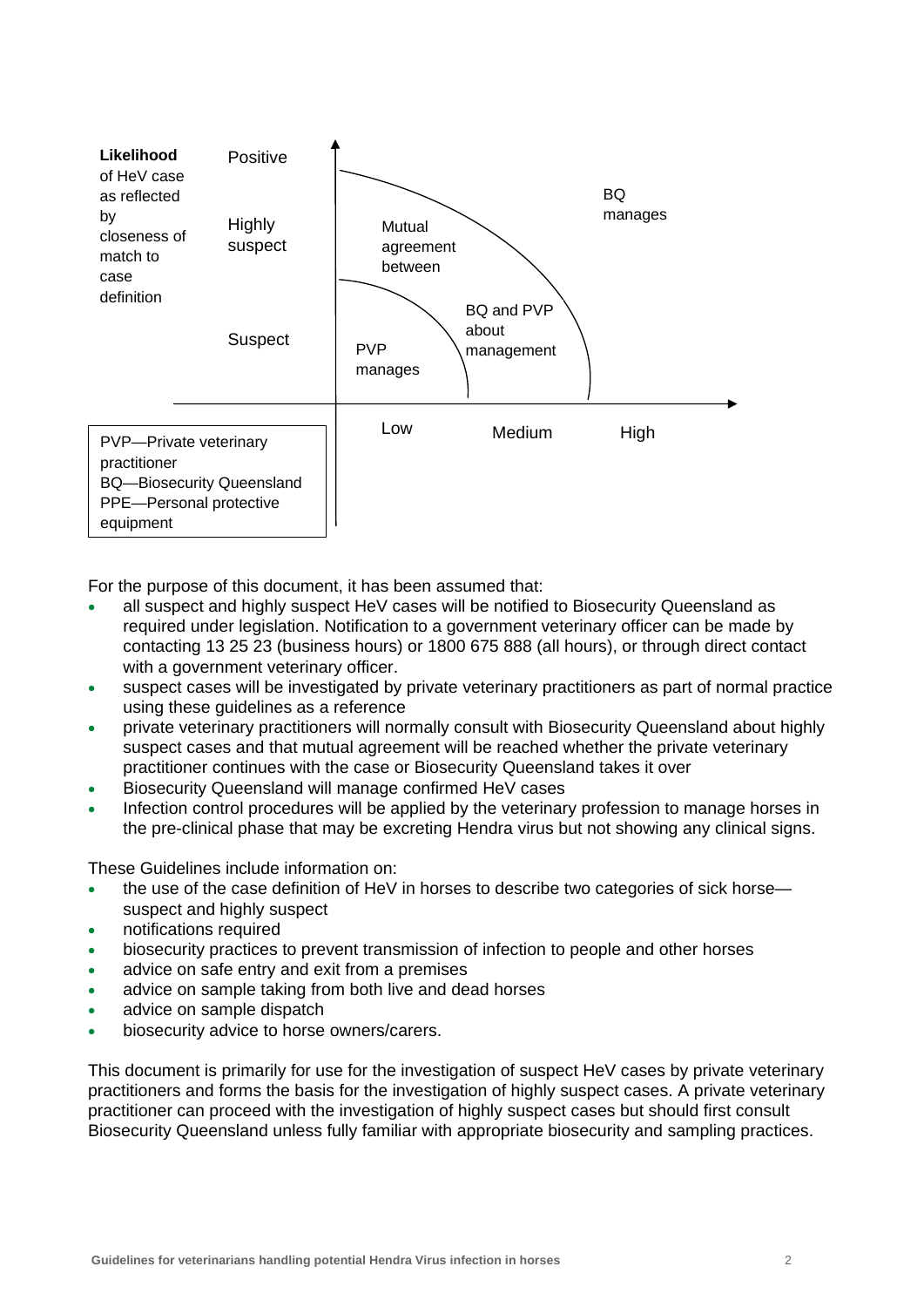## <span id="page-5-0"></span>**3. Procedure for a suspect Hendra virus—summary**

Following is a summary of the tasks required when investigating a horse that may have HeV. Steps 1–9 are described in more detail in section 5 of this document.

- 1. To make an initial case assessment, **VIEW THE CLINICAL SIGNS** of HeV.
- 2. If a case of HeV is suspected, **NOTIFY DPI&F** on 13 25 23 (business hours) or 1800 675 888 (any time) or by direct contact with a government veterinary officer.
- 3. If HeV is suspected before you enter the property, **PRECAUTIONS MUST BE TAKEN**. These precautions include a possible sequence of actions, the use of disinfectants and entry and exit procedures.
- 4. If HeV is suspected before you enter the property, **TAKE WORKPLACE HEALTH AND SAFETY PRECAUTIONS INCLUDING USE OF PERSONAL PROTECTIVE EQUIPMENT (PPE)**. If you are the veterinary practitioner in control of the situation you must also ensure that the risk of injury or illness is minimised for workers and others who are assisting you.
- 5. If you suspect HeV during the examination of an animal, **TAKE IMMEDIATE STEPS** to minimise the risk and exposure to yourself and others.
- 6. **TAKE DUE CARE WHEN TAKING SAMPLES**.
- 7. For guidance on the **DISPATCH OF SAMPLES**. Dispatch should be to a Queensland government laboratory and not to a private laboratory.
- 8. **PROVIDE BIOSECURITY ADVICE TO YOUR CLIENT**.
- 9. **IF A SUSPECT OR CONFIRMED CASE HAS DIED** additional steps should be taken.
- **10. REPORT ALL DIAGNOSTIC RESULTS TO PRIMARY INDUSTRIES AND FISHERIES**
- 11. **OBTAIN ADVICE FROM PRIMARY INDUSTRIES AND FISHERIES** on 13 25 23 or by contacting 1800 675 888 for further information about any of these procedures.

## <span id="page-5-1"></span>**4. Background information**

### <span id="page-5-2"></span>**4.1 General**

Hendra virus (HeV) was first isolated during 1994 when it occurred in a stable in the suburb of Hendra, Brisbane. Early names included acute equine respiratory syndrome and equine morbillivirus. However, following characterisation of the virus, it is now termed HeV. HeV and Nipah Virus form the genus *Henipavirus* in the family *Paramyxoviridae*.

It is known that sporadic 'spillover' of HeV from flying foxes to horses occurs. The factors associated with spillover events are not yet fully understood and research is ongoing.

HeV has the potential to be a serious zoonotic disease for which stringent biosecurity and safety measures are necessary. There are important public health and workplace health and safety issues that require consideration. Careful risk management of the situation, safe work practices and personal protective equipment is required (see section 5.5 [Safety precautions\)](#page-14-1) to manage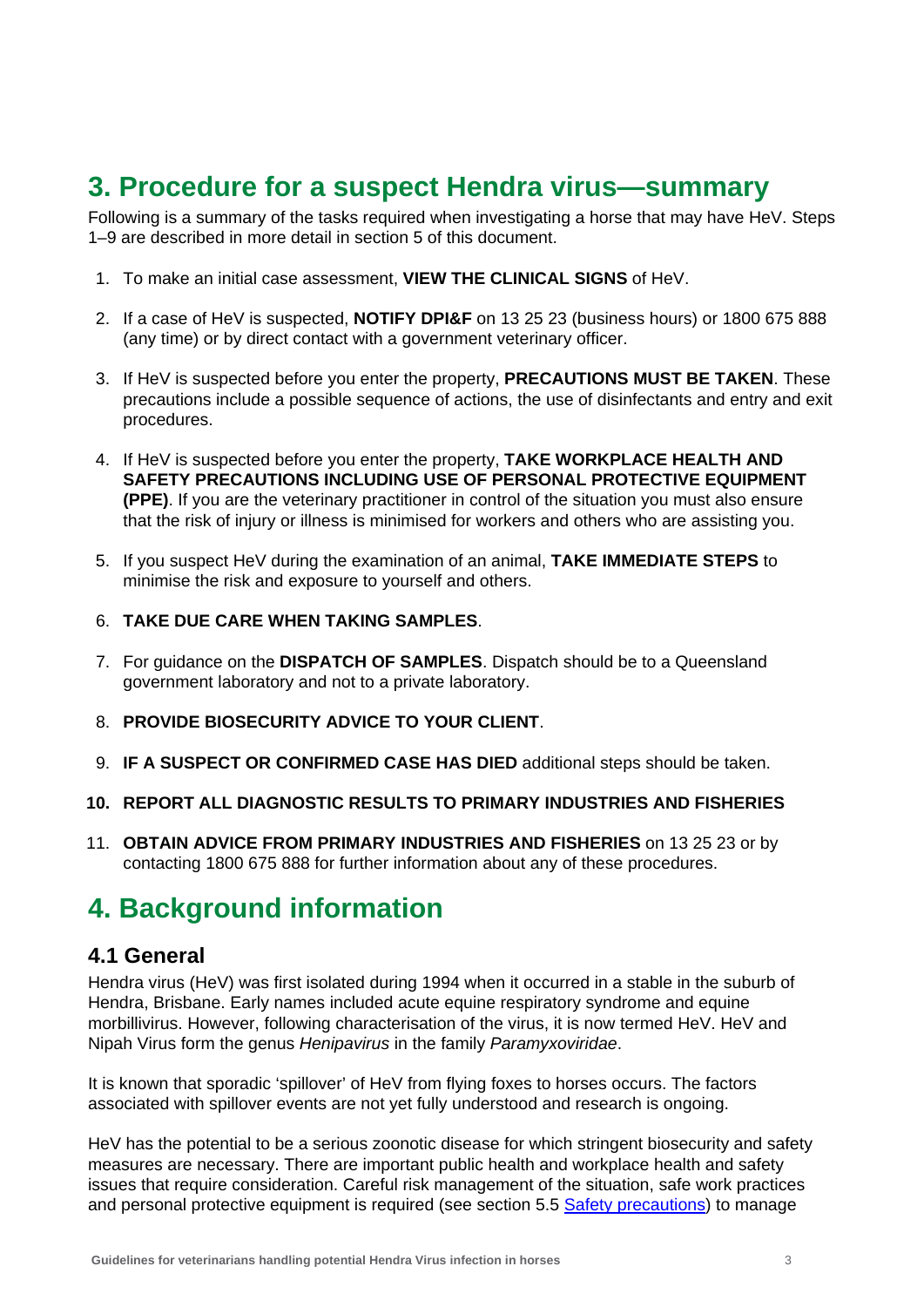exposure to risks and veterinarians should ensure the workplace health and safety and of themselves, their workers and others.

While much is now known about HeV, the scientific information available for HeV is not complete and there may be insufficient scientific knowledge to answer some questions that are posed. As the consequences of HeV infection can be devastating for both horses and humans, a conservative 'precautionary principle' approach should be taken whenever uncertainty exists.

Given the potential consequences of HeV, it is imperative that suspect cases be notified and investigated (see 5.1 Case definition, 5.2 Differential diagnoses and 5.3 Notifications required). As is always the case when dealing with a disease situation, it may not be clear from the outset that HeV is involved. However, if HeV is included in differential diagnosis then, as a precautionary measure, the veterinarian should implement the safety precautions discussed in these guidelines until such times as HeV infection can be excluded.

#### **Veterinarians who treat horses should:**

- assess their existing veterinary routines and work practices so that individual assessment of horses for zoonotic diseases and prevention of potential transmission of these diseases from infected horses to both humans and other horses is built in to normal procedures
- develop plans for responding to a potential Hendra case including the minimisation of risk to themselves, their workers and others (including clients)
- review their infection control procedures as these will provide the best protection during the pre-clinical phase of HeV infection and to ensure the routine cleaning and disinfection of equipment (e.g. stomach tubes, endoscopes, dental equipment etc) between horses. (Refer to Australian Standard 4815 for more information about the reprocessing of instruments and equipment)

**Note** - the report "Initial experimental characterisation of HeV (Redland Bay 2008) infection in horses" authored by D Middleton, CSIRO Australian Animal Health Laboratory (AAHL) indicates that infected horses have a potential to excrete virus through nasal secretions at least 2 days before showing any clinical signs. Appropriate infection control procedures should be applied in the light of this finding as it appears to be the primary defence in the pre-clinical phase where horses may excrete HeV virus but still appear clinically normal.

## <span id="page-6-0"></span>**4.2 Epidemiology**

Epidemiological information about HeV is incomplete and remains the subject of ongoing research. This section will be updated as new information becomes available. Factual information about the virus is shown below.

At the time of writing, HeV has been confirmed in a horse or horses on a total of eleven premises since 1994. Ten of these have occurred in Queensland and one in northern NSW. The known detections have occurred on or east of the Great Dividing Range from Cairns to northern NSW but this cannot be assumed to be the extent of the range of HeV as there remains a potential for HeV in horses wherever flying foxes are found. For further details, refer to Appendix 1.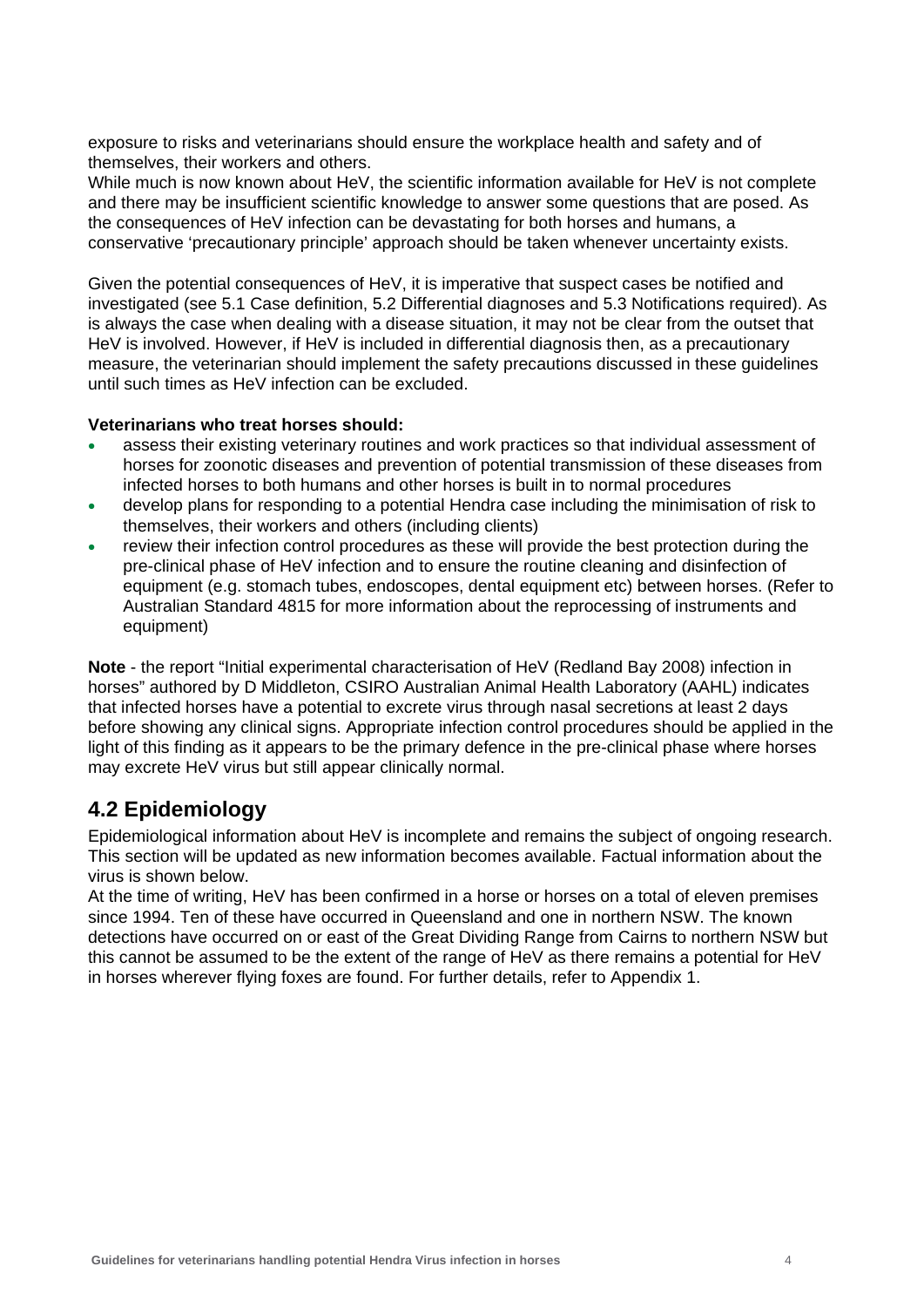| Location                      | <b>Date</b>      |
|-------------------------------|------------------|
| Mackay, Queensland            | August 1994      |
| Hendra, Queensland            | September 1994   |
| Cairns, Queensland            | January 1999     |
| Cairns, Queensland            | October 2004     |
| Townsville, Queensland        | December 2004    |
| Peachester, Queensland        | <b>June 2006</b> |
| Murwillumbah, New South Wales | October 2006     |
| Peachester, Queensland        | <b>June 2007</b> |
| Cairns, Queensland            | <b>July 2007</b> |
| Redlands, Queensland          | <b>June 2008</b> |
| Proserpine, Queensland        | <b>July 2008</b> |

- Flying foxes are the natural reservoir of Hendra and Nipah viruses. HeV is present in flying fox populations in Australia and Papua New Guinea. Nipah virus is not known to be present in Australia but is present in South-East Asia and extending into Indonesia.
- The mode of HeV transmission between flying foxes, and from flying foxes to horses, is not yet known. However, virus has been identified in the birthing fluids, placental material and aborted pups of flying foxes. Experimentally, HeV has been isolated from flying fox urine and there are recent reports of isolation of Hev in wild flying fox urine. The closely related Nipah virus in Malaysia has been recovered from flying fox urine and saliva.
- Experimental studies in horses have identified HeV in respiratory secretions, saliva and urine. The full cycle of infection in flying foxes, and the factors that facilitate 'spillover' of the virus to horses is not fully understood and research is ongoing.
- Polymerase chain reaction (PCR) testing conducted during the recent response (2008) identified HeV genetic material in blood, nasal secretions and a wide range of body tissues indicating that virus is likely to be widespread throughout the body and fluids of an infected horse.
- **An experiment conducted by AAHL (2009) using the Redlands 2008 HeV isolate demonstrated that by the time that a horse is showing clinical HeV signs, HeV virus is systemically widespread throughout the body and body fluids.**
- **The AAHL experiment also demonstrated that a horse can potentially excrete HeV through nasal/ naso-pharyngeal secretions at least 2 days before showing clinical signs.**
- The first clinical signs detectable in the AAHL experiment were an increase in body temperature and heart rate, demonstrated at least 2 days after the first nasal swabs tested PCR positive.
- It is known that the HeV virus uses a cell surface glycoprotein, ephrin B2, as a cell receptor and that this receptor has a widespread cellular distribution, especially in vascular endothelial cells.
- This accounts for the commonly observed outcome of HeV infection, that of systemic involvement of endothelial cells. Microscopically, lesions of vascular damage and vasculitis are observed and these lesions are consistent with histopathological changes observed in cases of HeV infection. Technically, these are not clinical signs but through the widespread and serious damage to capillary endothelium they certainly make a large contribution to the development of clinical signs and gross post-mortem changes observed.
- HeV is recognised as causing respiratory and neurological signs in horses. The 2008 Redlands incident demonstrated the primary presenting clinical signs of HeV infection as neurological symptoms. Neurological signs had been seen with previous cases, but not as the primary presenting sign.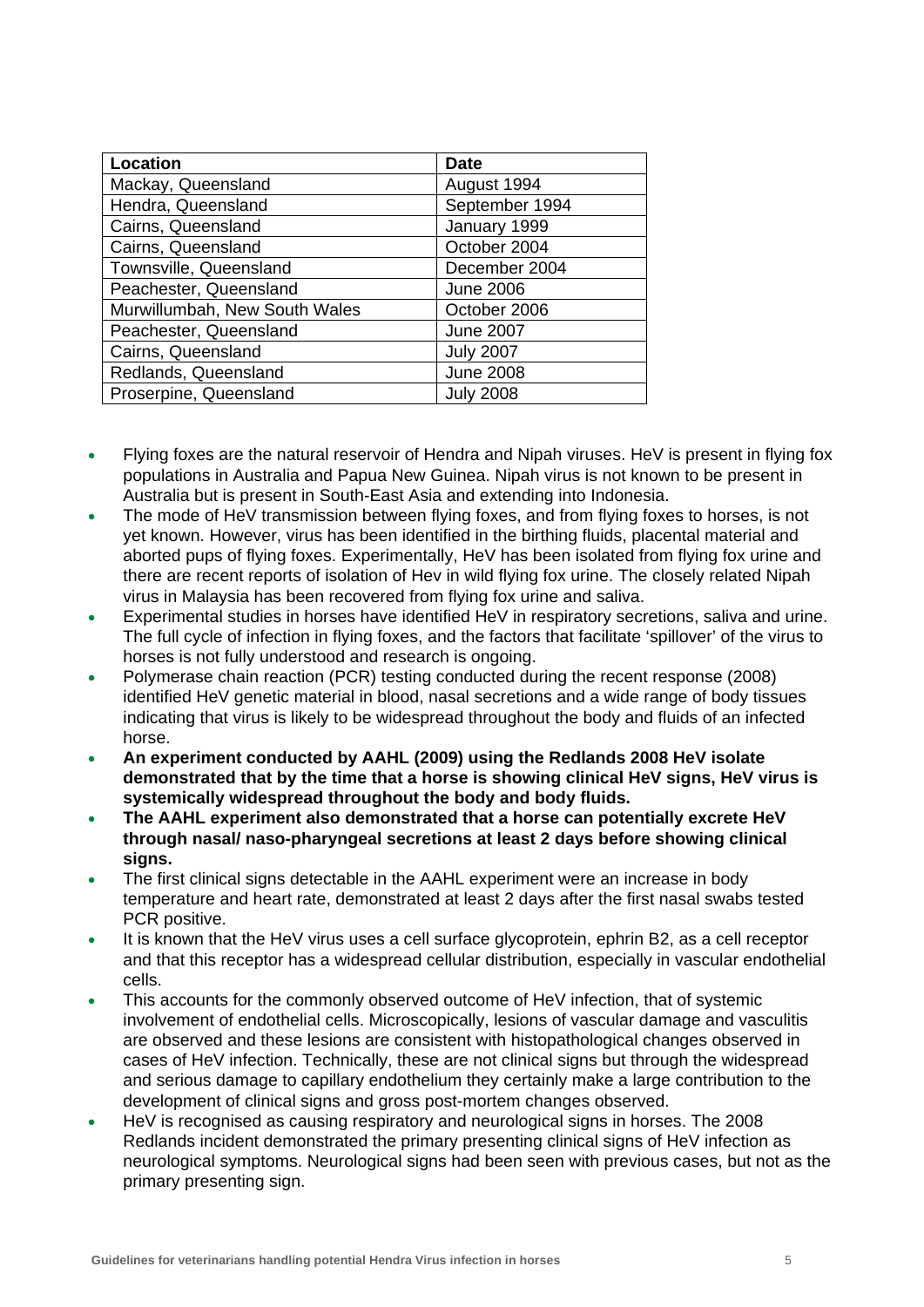From the disease pathogenesis perspective, it is reasonable to assume that underlying virusinduced damage to vascular endothelium, and the subsequent vasculitis, is playing a major role. In a simplistic sense the predominant clinical presentation (colic, respiratory, neurological etc) may depend on which organ system is sustaining severe and compromising endothelial damage.

- The AAHL experiment using the Redlands 2008 HeV isolate demonstrated little genetic change in the virus structure and suggested that HeV infection could generate a wide spectrum of clinical signs (including respiratory and neurological) and the signs seen in any case may relate to the route of infection and the size of the infective dose.
- **The first clinical signs seen during the AAHL experiment were an increase in body temperature and heart rate and a discomfort expressed by weight shifting between legs. This progressed to depression and other signs already associated with clinical HeV infection (refer 5.1).**
- In the five identified 'spillover' events to December 2004, there was a temporal association between infection in horses and late pregnancy/birthing of flying foxes – these cases occurred between August and January, which matches the late pregnancy and birthing season of three of the four Australian flying fox species. However, the prevalence of infection in individual flying fox populations may vary from year to year, and a reliable method for prediction of the high-risk period within this time is not available.
- In the more recent identified 'spillover' events, the temporal association with late pregnancy/birthing is weak as these cases having occurred in June/July. This seasonality in consecutive years (2006, 2007 and 2008) strongly suggests a biological or ecological basis for 'spillover' from flying foxes to horses. All properties with cases reported flying fox activity in the vicinity.
- Index cases (the first confirmed cases) have typically been horses paddocked in areas that were attractive to flying foxes. Companion horses were present in the majority of cases, and only on two occasions have these in-contact horses been infected (Mackay 1994 and Proserpine 2008). Spread between horses appears limited in a paddock situation.
- HeV horse-to-horse transmission has been more efficient in a stabled situation, with spread between horses occurring in both stabled situations to date—Hendra (1994) and Redlands (2008). It is possible that HeV may survive on fomites for a period of hours under mild climatic conditions, and that transfer to other horses from contaminated fomites may occur.
- Experimentally infected horses (with the original virus isolate from Hendra) did not transmit infection to in-contact horses. Experimentally infected cats and guinea pigs were susceptible to HeV infection. In an experimental setting, a horse was infected following contact with the urine of an infected cat. It is not known whether cats can transmit infection to other animals or to humans. Experimentally infected dogs, rabbits, chickens, rats and mice did not develop clinical disease, but some developed antibodies to HeV.
- Evidence of infection has not been found in any non-equine domestic species in contact with naturally infected horses; however, this potential exists and should be considered.
- From information available, the incubation period in horses (time from exposure to first signs appearing) falls between 5 and 16 days. The course of illness for fatally infected horses averages a little over 2 days from first signs to death. The case fatality rate in horses is approximately 75%.
- From information about the confirmed cases to date, approximately 25% of horses can survive acute infection and become 'recovered' horses. The current national policy is for these horses to be euthanased (AUSVETPLAN Hendra Virus Policy Brief)
- Six cases of human infection have been recorded. All cases had exposure either during autopsy of infected horses or from close contact with infected horses. In all cases, HeV was not a diagnosis considered at the time and exposure had occurred before the equine case was confirmed with HeV. Three of these people died as a result of HeV infection – a case fatality rate of 50%.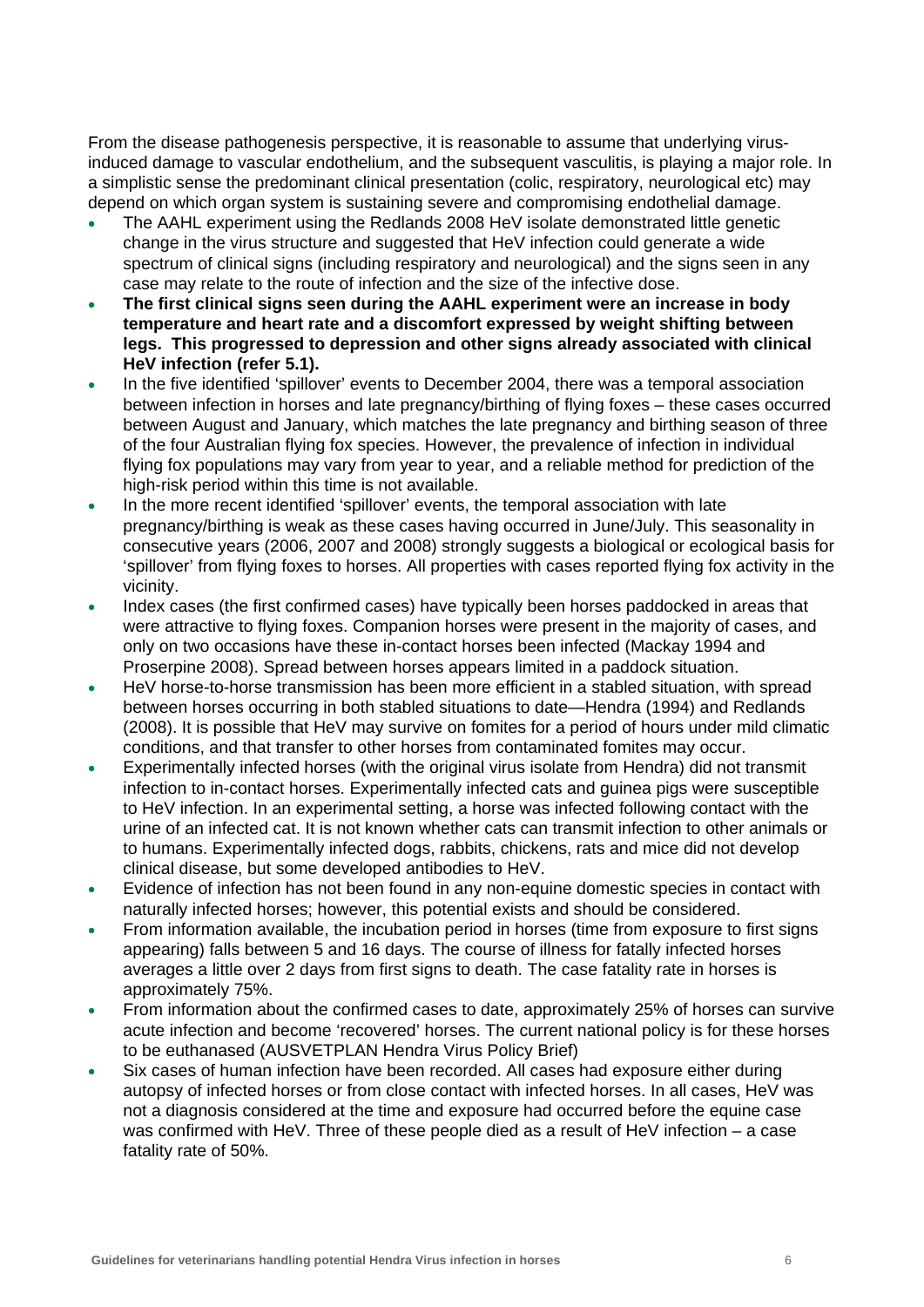## <span id="page-9-0"></span>**4.3 Legislative basis or considerations**

HeV is a notifiable disease under both the [Stock Act 1915](http://www.legislation.qld.gov.au/LEGISLTN/CURRENT/S/StockA15.pdf) and the [Exotic Diseases in Animal Act](http://www.legislation.qld.gov.au/LEGISLTN/CURRENT/E/ExoticDisAnA81.pdf)  [1981](http://www.legislation.qld.gov.au/LEGISLTN/CURRENT/E/ExoticDisAnA81.pdf). This places an obligation on a person who suspects, diagnoses or confirms the presence of a notifiable disease (which includes HeV) to notify the nearest government biosecurity inspector or veterinarian as soon as possible.

Obligations are also present in the [Veterinary Surgeons Act 1936](http://www.legislation.qld.gov.au/LEGISLTN/CURRENT/V/VetSurgA36.pdf) to notify based on suspicion, diagnosis or confirmation as in the previous paragraph.

See also section 5.3 [Notifications required](#page-13-3).

Whenever Biosecurity Queensland is satisfied or is of the opinion that stronger action is necessary to manage and control the situation, it may place the premises in quarantine and implement a disease control program.

## <span id="page-9-1"></span>**4.4 Training requirements**

It is recommended that veterinarians develop, train in and apply infection control procedures to manage the risks associated with suspect, or highly suspect HeV cases. Infection control procedures appear to be the primary defence against horses in the pre-clinical phase where they may excrete HeV virus but still appear clinically normal.

It is recommended that veterinary clinics treating horses document a response plan for HeV. This would include how each practice will respond to suspect or confirmed cases of HeV. Regular training of all staff in the implementation of this plan is recommended.

The use of the recommended personal protective equipment (PPE) will require training if this PPE is not routinely used by veterinarians. This is discussed further in section 5.5.

The packaging of samples for laboratory diagnosis may also require training (available from private providers) to ensure compliance with transport requirements for diagnostic samples.

## <span id="page-9-2"></span>**4.5 Confidentiality**

Normal confidentiality provisions apply. Note that HeV can generate considerable media interest and that any statement made should respect the normal confidentiality provisions expected by clients, patients, staff and others involved.

## <span id="page-9-3"></span>**4.6 Document tracking**

This document will be managed by Biosecurity Queensland under their document GM-S-001 Quality Management System.

## <span id="page-9-4"></span>**4.7 Additional assistance**

If you require assistance in any area related to HeV, please contact Biosecurity Queensland either through your nearest Biosecurity Queensland office or the Business Information Centre on 13 25 23.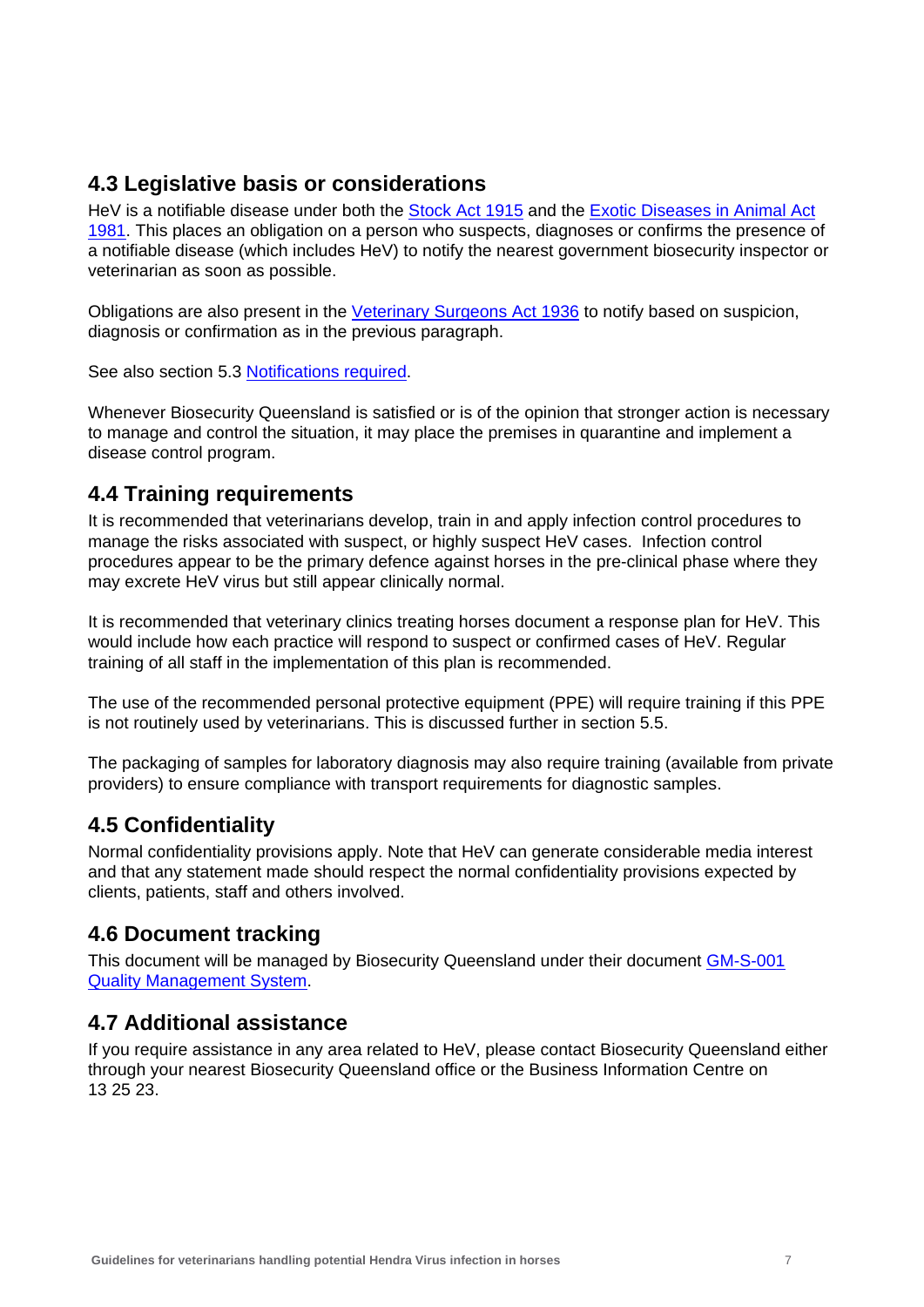## **[4.8 Related reference do](http://www.dpi.qld.gov.au/../../../../mcallisj/Application%20Data/bewgs/EmergencyResponse/EMU/QMS%20Documents/SOP/Authorised/GM-S-001%20Quality%20Management%20System.dot)cuments**

| Standard operating procedure        | <b>GM-S-001 Quality Management System</b>        |
|-------------------------------------|--------------------------------------------------|
| Legislation                         | <b>Exotic Diseases in Animal Act 1981</b>        |
|                                     | www.legislation.gld.gov.au/LEGISLTN/CURRENT/     |
|                                     | E/ExoticDisAnA81.pdf                             |
|                                     | Stock Act 1915                                   |
|                                     | www.legislation.gld.gov.au/LEGISLTN/CURRENT/     |
|                                     | S/StockA15.pdf                                   |
|                                     | <b>Veterinary Surgeons Act 1936</b>              |
|                                     | www.legislation.gld.gov.au/LEGISLTN/CURRENT/     |
|                                     | V/VetSurgA36.pdf                                 |
|                                     | <b>Workplace Health and Safety Act 1995</b>      |
|                                     | www.legislation.gld.gov.au/LEGISLTN/CURRENT/     |
|                                     | W/WorkplHSaA95.pdf                               |
|                                     | Workplace Health and Safety Regulation 1997      |
|                                     | www.legislation.gld.gov.au/LEGISLTN/CURRENT/     |
|                                     | W/WorkplHSaR97.pdf                               |
| <b>AUSVETPLAN</b>                   | <b>Decontamination Manual</b>                    |
|                                     | www.animalhealthaustralia.com.au/fms/Animal%2    |
|                                     | 0Health%20Australia/AUSVETPLAN/decfnl2.pdf       |
|                                     | Hendra Virus Policy Brief-Response policy brief  |
|                                     | www.animalhealthaustralia.com.au/fms/Animal%2    |
|                                     | 0Health%20Australia/AUSVETPLAN/rpb15final.pdf    |
| Guide                               | Information for Horse Owners-Primary Industries  |
|                                     | and Fisheries web page                           |
|                                     | Hendra virus guidelines for vets                 |
|                                     | www.dpi.qld.gov.au/cps/rde/dpi/hs.xsl/4790_11113 |
|                                     | <b>ENA HTML.htm</b>                              |
| Medical Journal of Australia        | Hendra virus infection in a veterinarian         |
|                                     | www.mja.com.au/public/issues/185_10_201106/ha    |
|                                     | n10698 fm.pdf                                    |
| Australian Animal Health Laboratory |                                                  |
|                                     | Initial experimental characterisation of HeV     |
|                                     | (Redland Bay 2008) infection in horses - D       |
|                                     | Middleton, CSIRO Australian Animal Health        |
|                                     | Laboratory (AAHL)                                |
|                                     | http://www.dpi.gld.gov.au/documents/Biosecurity  |
|                                     | GeneralAnimalHealthPestsAndDiseases/HeV-         |
|                                     | Initial-experimental-characterisation.pdf        |
|                                     |                                                  |

## <span id="page-10-1"></span>**5. Actions**

## <span id="page-10-2"></span>**5.1 Case definition**

<span id="page-10-0"></span>**Note**: The case definition in these guidelines relates only to clinically demonstrable signs as the first likely field indicator of a case of HeV. The report of the AAHL experiment (2009) indicates that infected horses may be excreting HeV in nasal or naso-pharyngeal secretions for at least 2 days prior to onset of clinical signs but that during this early phase, they do not demonstrate any clinical signs.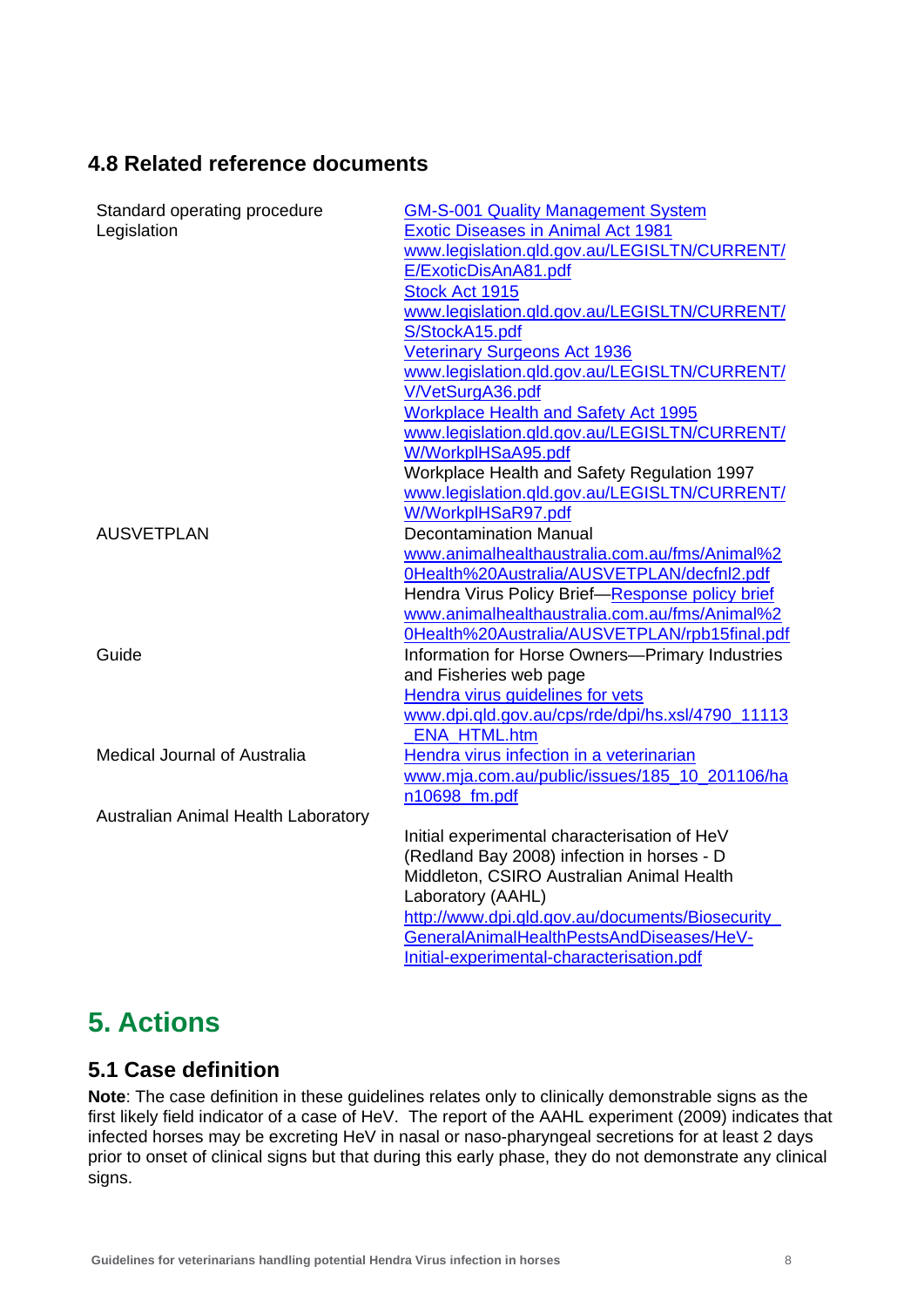A horse that meets the case definition for HeV has potential to already have systemic spread of HeV into body fluids and tissues. As such, it is at its most dangerous with respect to potential transmission of HeV. A laboratory test is required to confirm (or not) whether a horse meeting the case definition is actually infected with HeV.

HeV can cause a broad range of clinical signs in horses and in particular is recognised as causing neurological and respiratory signs. As outlined in 4.2, HeV has an affinity for endothelial cells and causes systemic vasculitis. The organ/system where the greatest damage occurs would appear to contribute directly to the clinical signs seen.

For most of the individually infected horses observed, there has been the presence of some clinical signs common to most of the cases which, when combined with a range of other signs seen, give the horse a predominantly neurological or respiratory presentation.

In most of the recorded infected cases, there has been strong presentation of clinical signs; however, occasional cases have demonstrated a much milder presentation of clinical signs.

HeV should be considered where there is acute onset, increased body temperature, increased heart rate, and rapid progression to death associated with either respiratory or neurological signs.

**Note: From the AAHL experiment (2009) an elevated temperature and heart rate should be considered as early warning of the possibility of HeV infection. Progression to include other symptoms, as mentioned below, increases the possibility of HeV infection.** 

**The precautionary principle should be applied if progression to more overt clinical signs, a moribund state or death occurs. It has been suggested (AAHL 2009) that a strongly symptomatic horse poses the greatest transmission risk through a variety of excretions. Appropriate infection control and general biosecurity measures must be applied to the sampling and management of such horses.** 

From information about the confirmed cases to date, approximately 25% of horses can survive acute infection.

#### **Common clinical signs**

- acute onset of illness
- increased body temperature
- increased heart rate
- discomfort/ weight shifting between legs
- depression
- rapid deterioration.

#### **Some other clinical observations that have been noted**

#### **Respiratory signs, that include:**

- pulmonary oedema and congestion
- respiratory distress—increased respiratory rates
- terminal nasal discharge—can be initially clear progressing to stable white froth and/or stable blood stained froth
- terminal weakness, ataxia and collapse.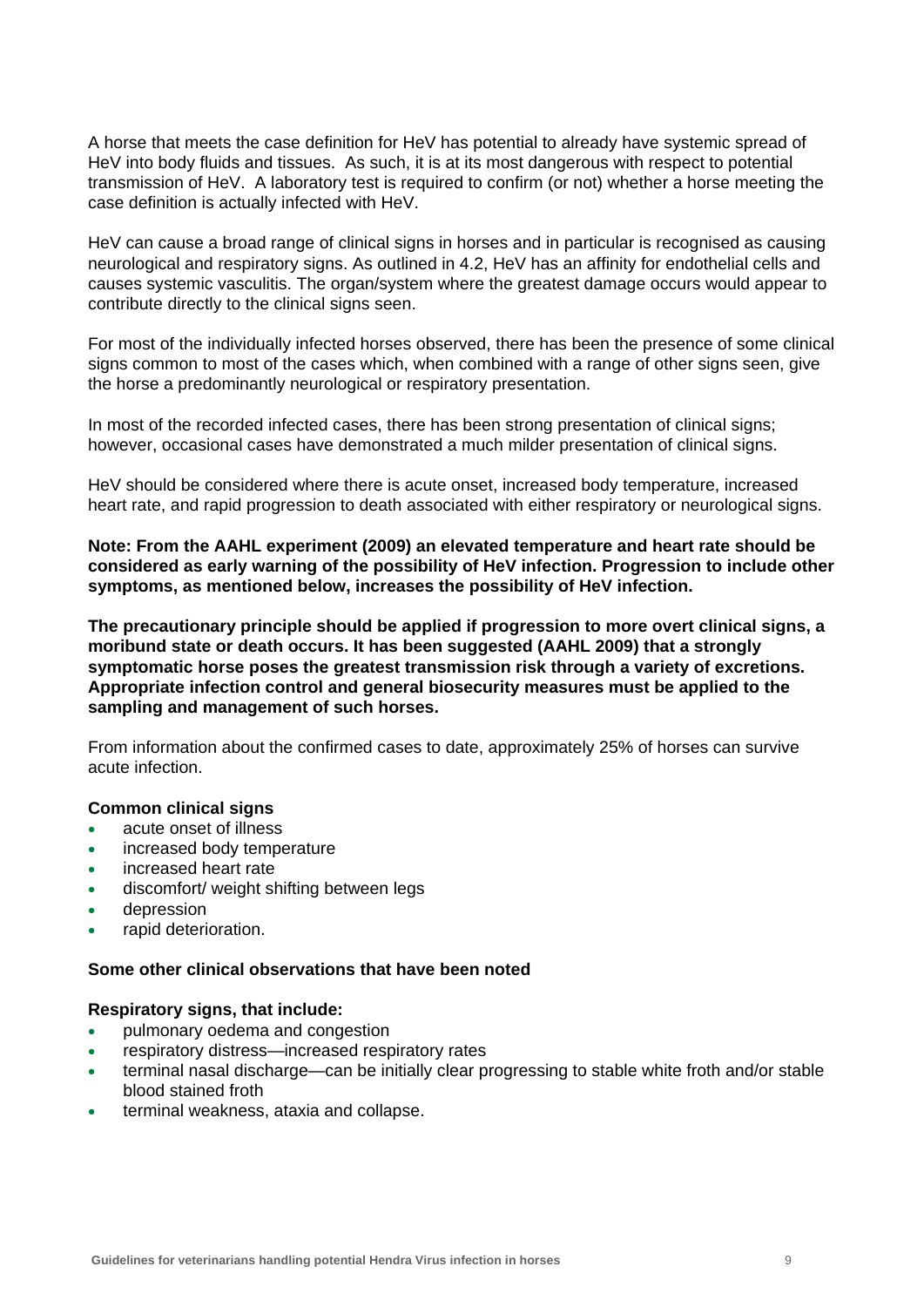#### **Neurological signs, that include:**

- 'wobbly gait' progressing to ataxia
- altered consciousness—apparent loss of vision in one or both eyes, aimless walking in a dazed state
- head tilting, circling
- muscle twitching—myoclonic spasms have been seen in acutely ill and recovered horses
- urinary incontinence
- recumbency with inability to rise.

#### **Other observations include:**

- previous unexplained horse deaths
- facial oedema
- facial paralysis and/or a locked jaw
- spasms of the jaw, involuntary chomping
- muscle trembling
- altered gait, high stepping
- anorexia
- congestion of oral mucous membranes
- a high case fatality rate within 48 hours where there are multiple cases
- colic-like symptoms in some cases (generally quiet abdominal sounds on auscultation of the abdomen in pre-terminal cases)
- straining with difficulty passing manure
- stranguria (difficult urination) was seen in several terminal cases in both males and females (Hendra 1994); dribbling urine was seen in some terminal cases (Redlands 2008)
- hot hooves
- bad breath
- proximity to flying foxes would support the above signs, though lack of sightings does not preclude HeV.

**In a paddock situation**, HeV disease in horses is much more likely to occur as a single sick or dead horse than as a number of affected horses. In paddock situations to date, the majority have involved one infected horse that went on to die without any companion horses becoming infected. However, on two occasions, one or more companion horses have become infected after close contact with the index case prior to or at the time of death.

**In a stable situation**, it appears that HeV has the potential to spread to other horses either through close direct contact with infectious body fluids, or through indirect contact via contaminated fomites, including human assisted transfer. Two events in stables (Hendra and Redlands) have resulted in multiple horses becoming infected. It should be noted that both these events appear to have arisen from a horse infected in a paddock or outside yard being brought into a stable situation.

#### <span id="page-12-0"></span>**5.1.1 Suspect case**

If a veterinarian assesses that:

- a horse is showing a partial fit to this case definition
- HeV is one of a number of differential diagnoses being considered
- sampling to test for HeV exclusion is necessary

#### *the horse should be considered as a* **suspect case.**

These guidelines apply mainly to the **investigation** of such **suspect** cases and are provided to assist the investigation of suspect cases by private veterinary practitioners during performance of their normal work.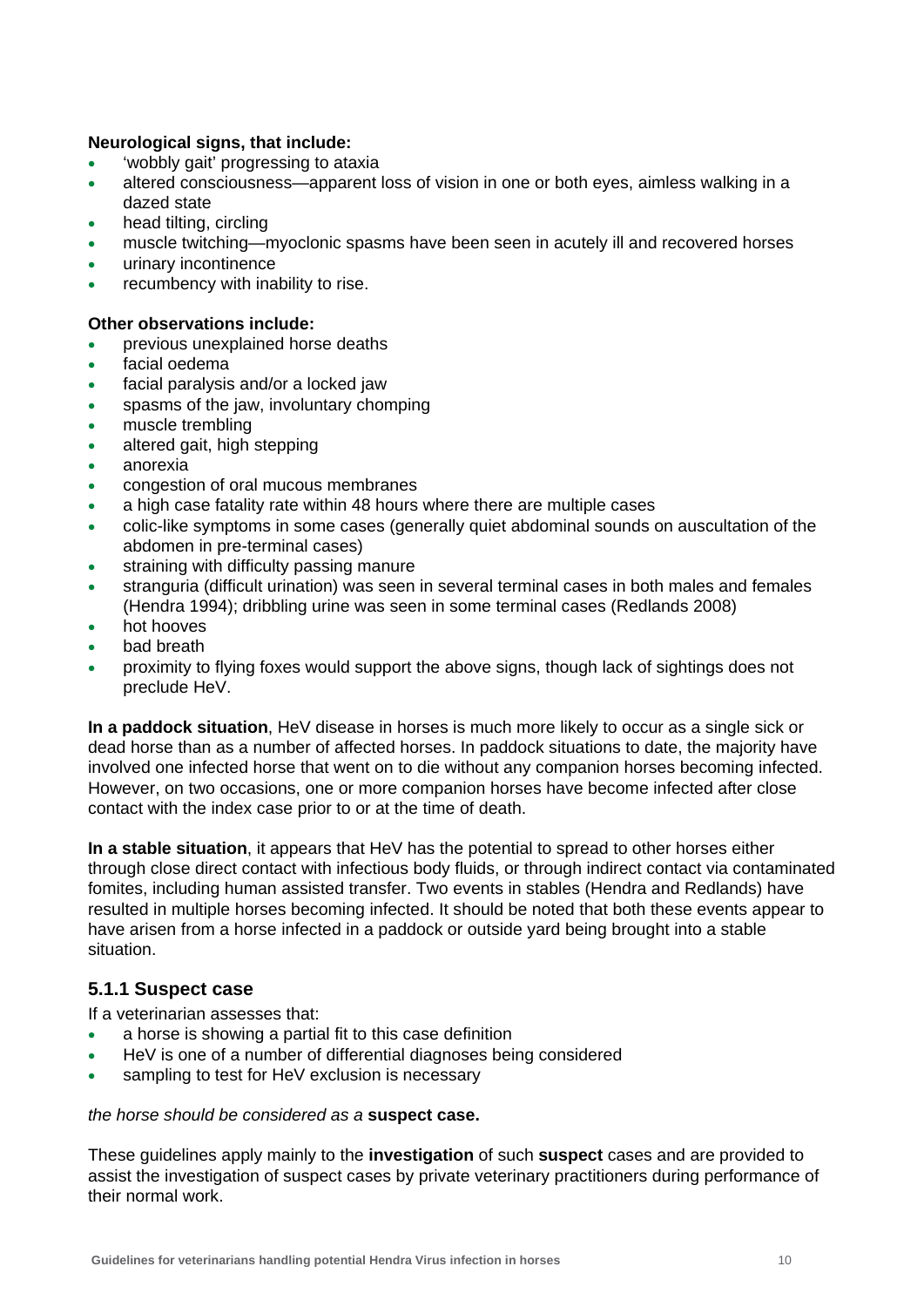#### <span id="page-13-0"></span>**5.1.2 Highly suspect case**

If a veterinarian assesses that:

- a horse matches the case definition very closely
- HeV is a primary diagnosis
- sampling is essential to confirm the presence or absence of HeV
- the horse should be considered as a highly suspect case.

**A private veterinary practitioner should not proceed with an investigation of a highly suspect case without first notifying and consulting Biosecurity Queensland and being fully familiar with appropriate biosecurity and sampling practices.** 

#### <span id="page-13-1"></span>**5.1.3 Other animals**

Clinical signs that should prompt a veterinarian to consider HeV disease in other companion animals include:

- possible contact with HeV infected horses
- acute febrile illness
- rapidly progressive respiratory or neurological illness.

Any person, who becomes ill within 14 days of contact with sick horse/horses when HeV is confirmed or highly suspected, should seek medical advice and contact their local Queensland Health Population Health Unit. When HeV has been confirmed in horse/horses, medical advice should be sought by all people who have had potential contact.

## <span id="page-13-2"></span>**5.2 Differential diagnoses**

Other causes of acute death include:

- plant poisonings such as Crofton weed poisoning or avocado poisoning—some apparent HeV cases have, in fact, been avocado poisoning and vice versa
- chemical poisonings—paraquat, lead, fluoroacetate, ionophores (e.g. monensin)
- colic
- intoxications (botulism)
- acute bacterial diseases, such as anthrax.
- Other causes of respiratory or neurological disease:
- inhalation pneumonia or purulent bronchopneumonia
- equine herpes virus (neurological strain)
- Murray Valley encephalitis
- Exotic viruses such as African horse sickness, equine influenza, Japanese encephalitis, West Nile virus, encephalitides (Eastern, Western, Venezuelan), Hanta virus pulmonary syndrome.
- acute septicaemias
- purpura haemorrhagica
- snake bite envenomation.

## <span id="page-13-3"></span>**5.3 Notifications required**

<span id="page-13-4"></span>When a veterinarian diagnoses suspect cases or includes HeV as a differential diagnosis, a government veterinarian must be notified as soon as possible (there is a legal obligation to do this as outlined in section 4.3 [Legislative basis or considerations](#page-13-4)). If it appears that human illness may be associated with the case, the veterinarian should also include this information when contacting the government veterinarian. Notification is also an opportunity to seek advice.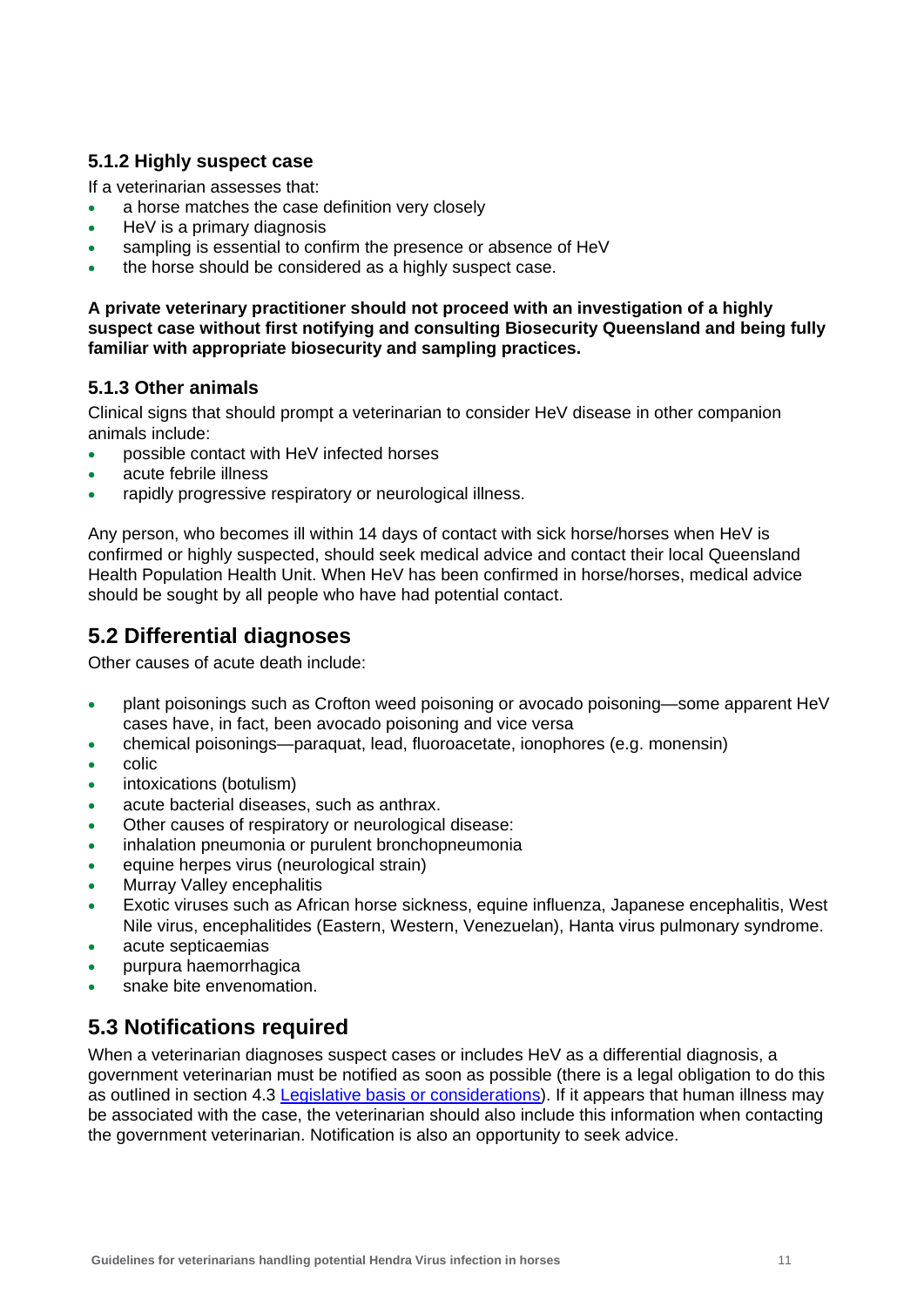Notification can be done contacting one of the following:

- Primary Industries and Fisheries Business Information Centre on 13 25 23 (business hours)
- Emergency Animal Disease Watch Hotline 1800 675 888 (at any time)
- the nearest Biosecurity Queensland veterinary officer.

When a veterinarian makes contact they should identify themselves and clearly state to the person answering the telephone that they are a veterinarian ringing in to notify a suspect case of HeV.

When notified of a suspect case by a veterinarian, Biosecurity Queensland will consult with the veterinarian to determine an appropriate course of action. For suspect cases this would usually be for the private veterinary practitioner to complete the investigation and submit samples for testing.

When notified of a highly suspect case by a veterinarian, Biosecurity Queensland will assess the case with the person reporting the case. From this assessment a joint decision will be made on a course of action appropriate to the situation. This may be for the private veterinary practitioner to complete the investigation and submit samples for testing or it may be that Biosecurity Queensland will investigate.

Biosecurity Queensland will notify the Australian Veterinary Association and Equine Veterinarians Australia and other bodies as appropriate. Notification to industry bodies is normally made only after a positive diagnosis, not in the instance of suspect cases, unless there are exceptional circumstances.

### <span id="page-14-0"></span>**5.4 Quarantine and other restrictions**

Whenever Biosecurity Queensland is of the opinion that stronger action is necessary to manage and control a suspect or confirmed HeV situation, it may place the premises in quarantine and implement a disease control program.

If Biosecurity Queensland makes a decision to quarantine the property, Biosecurity Queensland will assume responsibility for the animal disease control program. Biosecurity Queensland may retain the services of the private veterinary practitioner as part of this response.

If a property is not quarantined, the veterinarian will continue to manage the animal disease investigation. The aim of an investigation where HeV is a differential diagnosis is to maintain safety of all people and animals involved, clinically assess the situation, obtain samples to help make a definitive diagnosis, give advice to the owner and report findings.

Biosecurity Queensland will contact Queensland Health whenever HeV is confirmed or highly suspected. Queensland Health will decide whether any people require monitoring and/or medical assistance. To make this assessment, Queensland Health will work with the veterinarian and the owner to identify the people they would like to contact.

If any person is concerned about their health, they should seek medical advice.

## <span id="page-14-1"></span>**5.5 Safety precautions**

#### <span id="page-14-2"></span>**5.5.1 Workplace health and safety precautions**

This is a complex area and anyone needing advice should contact Workplace Health and Safety Queensland on **1300 369 915** or online at the WHSQ website [www.deir.qld.gov.au/workplace/index.htm](http://www.deir.qld.gov.au/workplace/index.htm)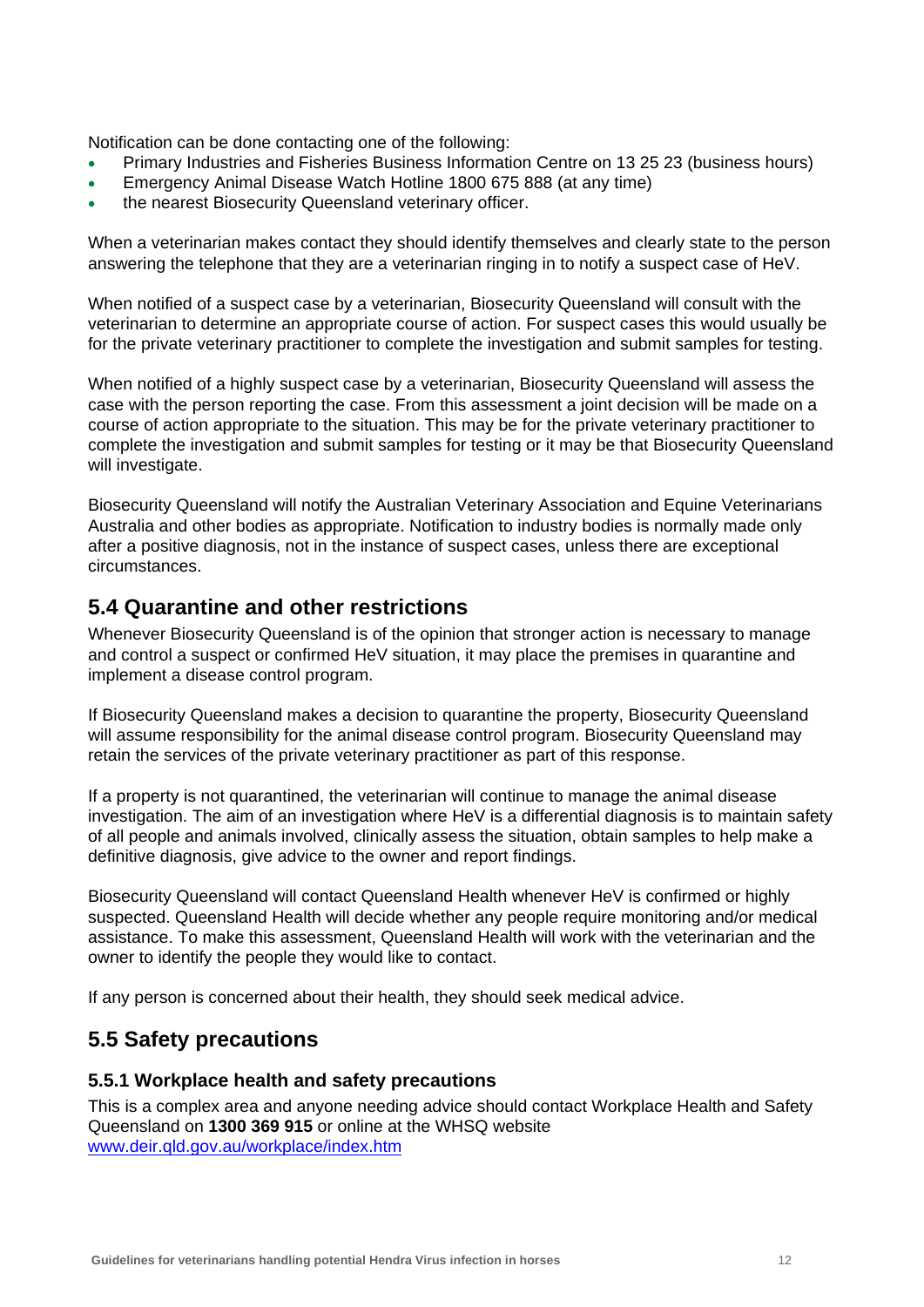Where a horse is sick, check whether it meets the case definition for HeV as outlined in section 5.1.

#### **If you consider a suspect case or a highly suspect case for HeV, and the horse is on your premises, you have workplace health and safety obligations.**

#### **At your premises you should:**

- isolate the sick or dead horse from all people, all other horses and all other pets on the premises
- make the necessary notifications—see section 5.3
- develop a plan to safely manage the situation on your premises, or implement an already agreed site biosecurity plan
- limit human contact with all horses on the site that have had contact with the sick or dead horses until it is resolved that the problem is not HeV or that HeV is no longer present
- assess risks (for example, in areas where body fluids are present such as on walls and in stable litter that could expose people or horses) and take steps to isolate these risks
- provide advice on the correct PPE to be worn and instruction to those people specified to have contact with the horse
- send required samples to a government veterinary laboratory for HeV exclusion testing
- get a advice from Biosecurity Queensland about disposal of any dead horses pending sample results
- notify the Department of Employment and Industrial Relations, Workplace Health and Safety Queensland of any incident resulting in a person contracting HeV
- advise any person who is concerned about their health at any time to seek medical advice.

**If a suspect or highly suspect case for HeV is identified when visiting other premises in a professional capacity, WH&S obligations exist in conjunction with the owner/manager while present on the premises as the premises becomes a workplace. WH&S obligations remain only while working on the premises.** 

#### **When visiting other premises:**

- advise the owner/manager to isolate the sick or dead horse from all people, all other horses and all other pets on the premises
- ensure the necessary notifications are made—see section 5.3
- advise the owner/manager of the development of a plan to handle the situation on the premises
- advise owner/manager to limit human contact with all other horses on the property that have had contact with the sick or dead horses until it is resolved that the problem is not HeV or that HeV is no longer present on the property
- advise owner/manager of risks (for example, areas where body fluids are present such as on walls and in stable litter that could expose people or horses) and take steps to isolate these risks
- advise owner/manager of suitable PPE to be used by those people required to have contact with the horse
- collect and send required samples to a government veterinary laboratory for HeV exclusion testing
- advise owner/manager to get advice from Biosecurity Queensland about disposal of any dead horses pending sample results
- notify Employment and Industrial Relations, Workplace Health and Safety Queensland of any incident resulting in a person acquiring HeV
- advise any person who is concerned about their health at any time to seek medical advice.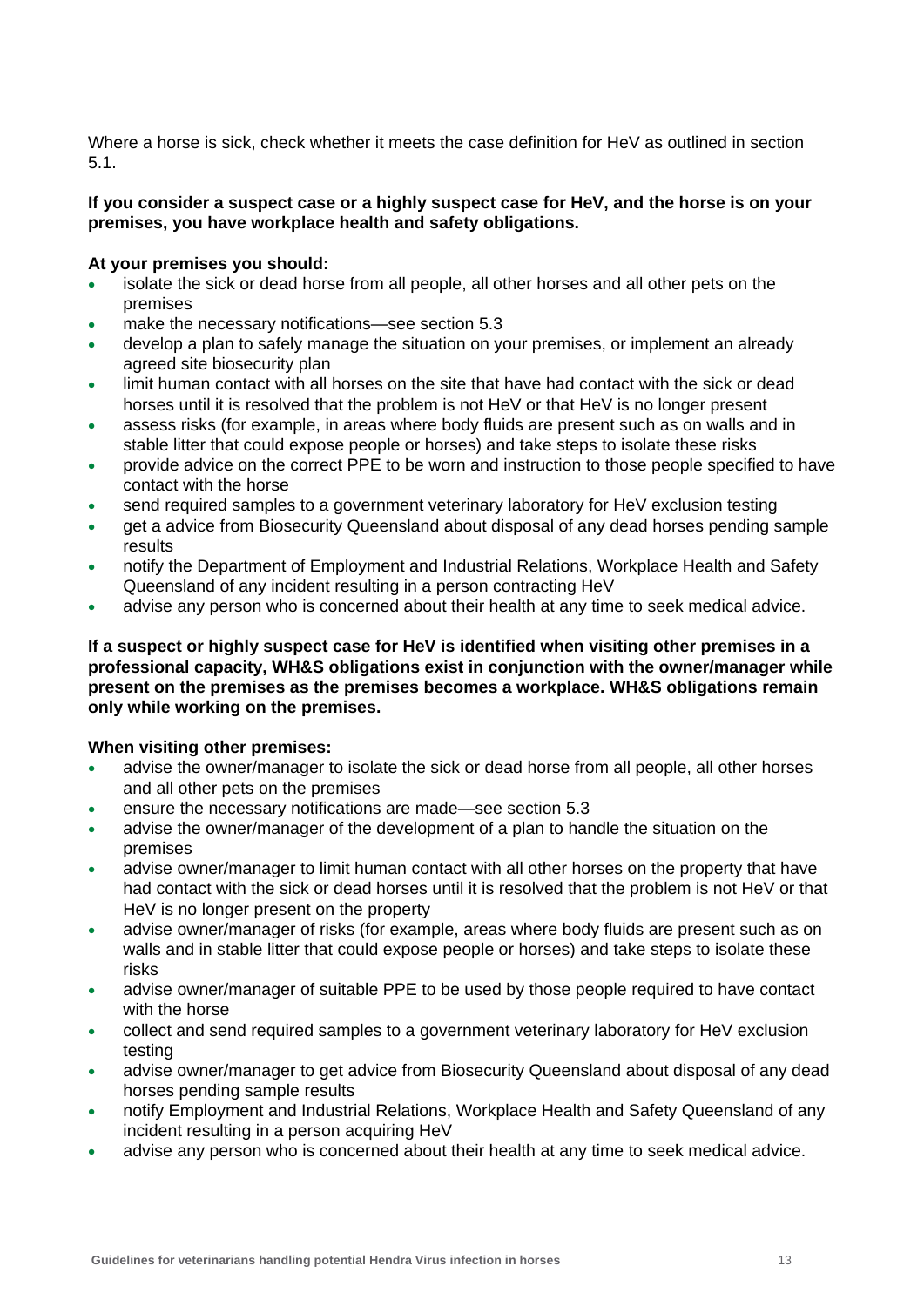#### **Further advice**

If Biosecurity Queensland places a property under quarantine for HeV, that property becomes a workplace of Biosecurity Queensland. Biosecurity Queensland will work closely with the owner/manager to undertake the WH&S responsibilities while the property remains under quarantine and will determine what activities take place on that property. For all other nonquarantined properties, WH&S responsibilities remain with the owner/manager/carer and with the private veterinary practitioner and Biosecurity Queensland if they enter the property in a business capacity.

If after notification, discussion and mutual agreement, a private veterinary practitioner hands over a case on a non-quarantined property to Biosecurity Queensland, then Biosecurity Queensland will meet its own WH&S obligations while undertaking the investigation.

These Guidelines are intended to provide advice to allow private veterinary practitioners to investigate cases of suspect or highly suspect HeV horses safely and supplement existing WH&S obligations.

#### **Supporting information**

Veterinarians already have obligations under WH&S legislation.

- If the property a veterinarian owns or manages is already a workplace in its own right (that is, a business is run from that site) obligations under WH&S legislation already exist for that workplace. The workplace health and safety (WH&S) responsibilities required to handle sick and dead horses form part of existing WH&S responsibilities. When another person operating a business (for example, another veterinarian, a farrier, horse dental practitioner etc) visits your workplace, they have WH&S obligations while on the premises and should consult and cooperate with you while on site to contribute to a safe working environment.
- If you are a person conducting a business or undertaking (for example, a veterinarian, a farrier, horse dental practitioner etc), and you visit a property to work on a horse, that area becomes a workplace and obligations under WH&S legislation exist for the workplace. Under these obligations you are required to consult and cooperate with the site owner in the discharge of your WH&S obligations to provide a safe workplace.
- When a visiting person in business leaves a premises, they no longer have ongoing WH&S obligations for the premises. However, the owner of the business premises continues to have WH&S obligations and should take into account professional advice given (e.g. from a veterinarian while they were on the property) in the development of their response.
- If a premises is not a workplace (that is, a business is not run from that site) then a common law duty of care still exists to provide safe conditions.

For those with obligations under WH&S legislation as outlined above, a short summary of the obligations follows:

Veterinarians and practice principals who conduct a business or undertaking, whether as employers, self-employed persons or otherwise, have an obligation under section 28 of the Workplace Health and Safety Act 1995 to ensure the workplace health and safety of themselves, their workers and others including veterinary students, animal owners and persons in charge of animals on their own property that are attended by the veterinarian.

This includes:

- providing and maintaining a safe and healthy work environment
- maintaining safe plant
- ensuring the safe use, handling, storage and transport of substances
- ensuring safe systems of work
- providing information, instruction, training and supervision to ensure health and safety.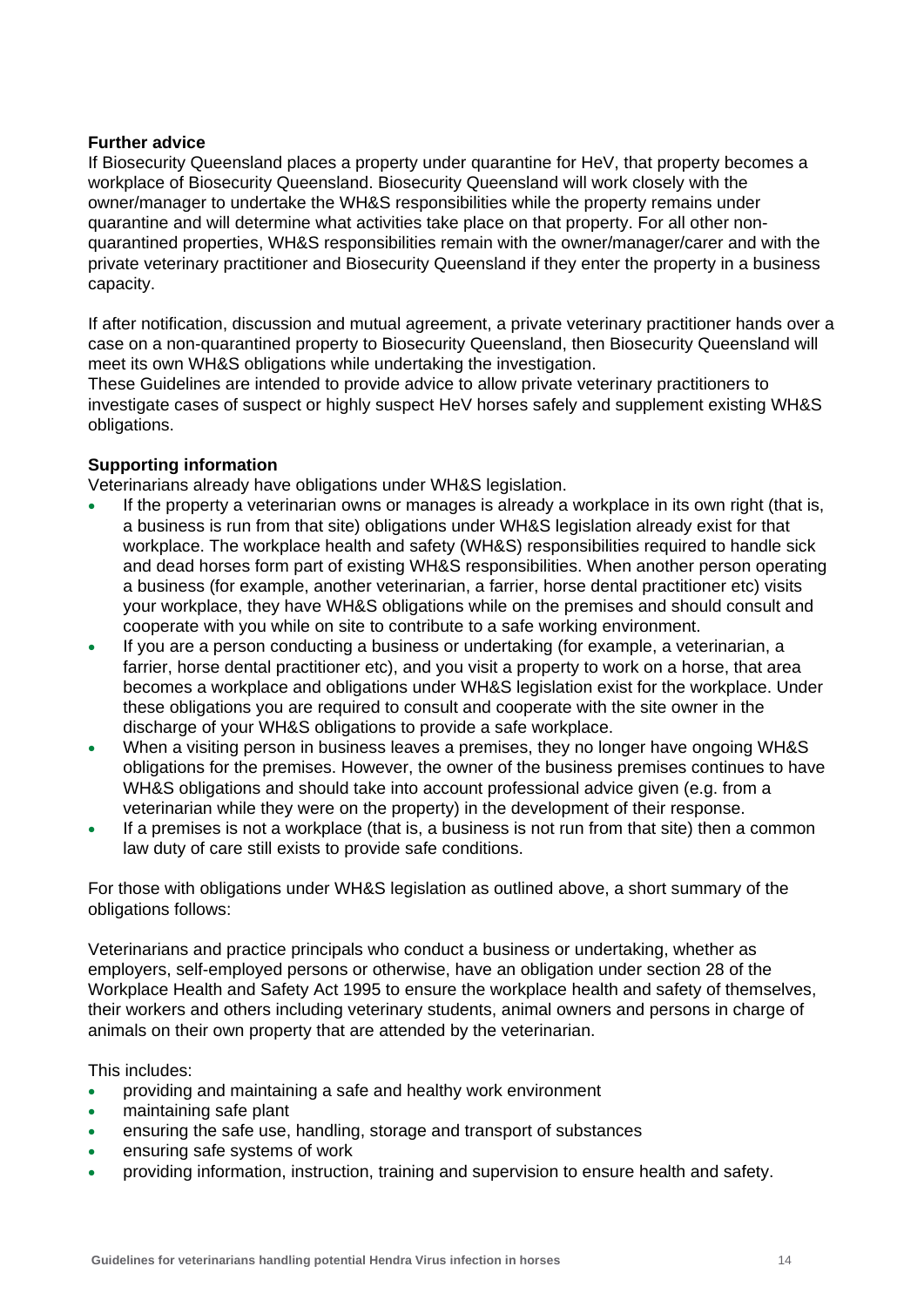Notify the Workplace Health and Safety Queensland division within Employment and Industrial Relations if a person contracts an HeV infection and work, a workplace or a workplace activity was a significant contributing factor to the illness. Notification can be made by contacting WHSQ on **1300 369 915** or online at the WHSQ website [www.deir.qld.gov.au/workplace/index.htm.](http://www.dpi.qld.gov.au/../../../../mcallisj/Application%20Data/bewgs/Local%20Settings/Temporary%20Internet%20Files/OLK85/www.deir.qld.gov.au/workplace/index.htm)

Where a person is unsure of any procedures, they should consult with Workplace Health and Safety Queensland on **1300 369 915** or Biosecurity Queensland.

Veterinarians and practice principals should also:

- exclude or isolate any persons not required in the undertaking of their business
- advise any owner or other contact person showing signs of ill health at or soon after a disease investigation where HeV is confirmed or highly suspected to seek medical advice AND to contact their local Queensland Health Population Health Unit
- inform Industrial Relations, Workplace Health and Safety Queensland of any incident resulting in a person acquiring HeV
- minimise the risk of contact with potentially infectious material by all staff members. This would include veterinarians who may be called to potential HeV infected animals and staff who may handle contaminated PPE, instruments, clinical waste or animal waste
- ensure that any potentially infected animal does not pose a risk of infection to other animals or to people. Where disposal occurs on property, this could include ensuring that a disposal option is used that is safe and does not cause environmental harm or contamination. Disposal should be undertaken by persons who are aware of the risks and familiar with appropriate disposal methods.

#### <span id="page-17-0"></span>**5.5.2 Personal safety and prevention of zoonotic risk**

Human infection with HeV has a high case fatality rate. Human infections have occurred from handling HeV infected horses (both live horses and dead horses at necropsy examination), so great care is needed to ensure personal safety, and that of workers and others that may be assisting.

A major problem has been that HeV is often diagnosed retrospectively (i.e. after human exposure has occurred). This reinforces that these guidelines should be implemented on suspicion of HeV, rather than waiting for confirmation.

It also reinforces the importance of developing appropriate infection control procedures to use in day to day situations. Appropriate infection control procedures appear to be the primary defence for horses in the pre-clinical phase where they may excrete HeV virus but still appear clinically normal.

A recommended approach is to:

- develop an individual and a practice biosecurity plan that outlines how HeV risks will be managed by the practice and individual veterinarians in that practice
- this plan should routine infection control procedures and response procedures for suspect or highly suspect cases
- take precautions based on suspicion of HeV; do not wait for confirmation
- isolate sick or dead horse/s from people and all other animals, including pets
- limit contact with all other horses to essential people equipped with adequate PPE
- promote personal hygiene—especially hand washing and showering—for in-contact people. Employers must ensure that hand washing facilities are readily available for workers' use
- Adopt additional precautions for infection control (airborne transmission) in addition to standard precautions. Ensure adequate PPE is used (see 5.5.3). Protect all exposed skin, mucous membranes and eyes from direct contact and prevent inhalation of airborne particulates. Promote regular hand washing and washing of exposed skin with soap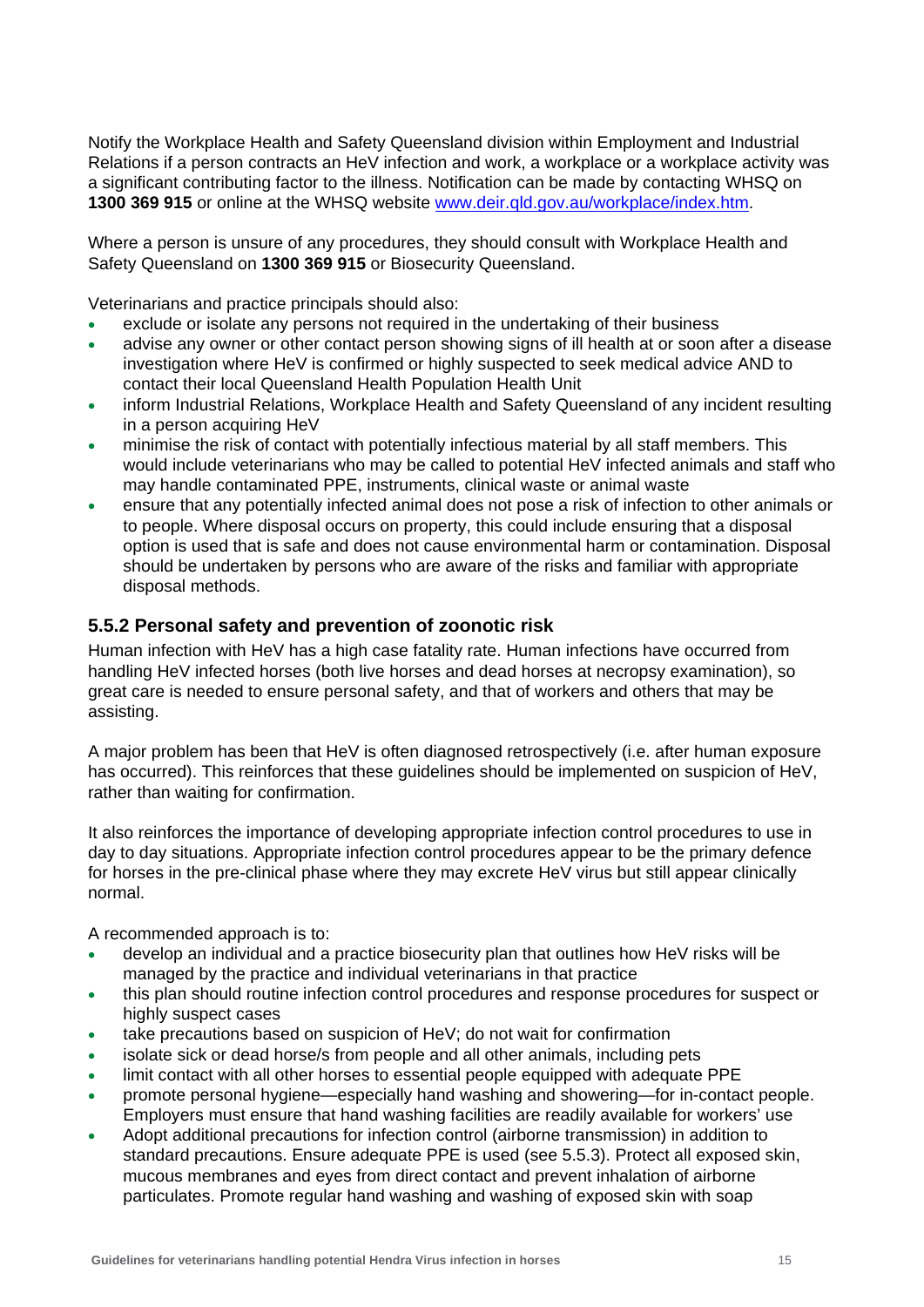- cuts and abrasions should be covered by water-resistant occlusive dressings that should be changed as necessary
- identify hazards and take steps to minimise the risks associated with them (e.g. if decontaminating an area, avoid aerosols and generating splashes from equipment such as high-pressure hoses)
- inform anyone who may be potentially exposed—such as owners, handlers and others (including other veterinarians and veterinary assistants)—of the risk and of the appropriate procedures to be followed
- refer to Biosecurity Queensland, Queensland Health and Workplace Health and Safety Queensland for advice as required. If confirmed, Biosecurity Queensland will quarantine the property and implement a response on that property.

In particular, treat blood and other body fluids (especially respiratory and nasal secretions, saliva, and urine) and tissues as potentially infectious and take appropriate precautions to prevent any direct contact with, splashback of, or accidental inoculation with these body fluids.

The Medical Journal of Australia of 20 November 2006 contains an article titled [Hendra virus](http://www.mja.com.au/public/issues/185_10_201106/han10698_fm.pdf)  [infection in a veterinarian](http://www.mja.com.au/public/issues/185_10_201106/han10698_fm.pdf)<sup>[i](#page-18-1)</sup> detailing a case where a veterinarian became infected with HeV after performing a necropsy on a HeV infected horse without taking adequate precautions.

### <span id="page-18-0"></span>**5.5.3 Personal protective equipment (PPE)**

**It is recommended that veterinarians discuss their safety needs with a registered supplier of safety equipment. Veterinarians will receive expert advice and be provided with a selection of products appropriate for individual situations from the vast array of safety equipment products available.** 

PPE forms a part of the risk management approach to personal safety. Other factors outlined in 5.5.2 [Personal Safety and Prevention of zoonotic risk](#page-17-0), such as HeV planning and preparedness and managing exposure to HeV risks, also play their part. PPE should be combined with these to provide the best protection possible.

The PPE suitable for use with HeV may not be used routinely in normal veterinary practice. It should be sourced ahead of time and training received in its correct use. Training is available from some suppliers of PPE and there are also some commercial providers that can be sourced through due enquiry.

Note: Primary Industries and Fisheries do not have specialist PPE trainers and sources its PPE and training from providers to meet the various demands of emergency animal disease response. The PPE selected is intended to form a barrier between the person and the HeV virus and should include gloves, particulate respirator, eye protection (e.g. face shield, overalls and impervious boots).

The following PPE is used by Biosecurity Queensland officers when investigating suspect HeV situations to collect samples to exclude HeV:

• impervious rubber boots

 impervious overalls (long sleeves to prevent contamination of skin where there may be cuts and abrasions) OR cotton or disposable overalls with impervious apron or impervious covering/coating

<span id="page-18-1"></span>i Hanna, J.N., McBride, W.J., Brookes, D.L., Shield, J., Taylor, C.T., Smith, I.L., Craig, S.B. and Smith, G.A. (2006). Hendra virus infection in a veterinarian. *Medical Journal of Australia,* 185 (10): 562–564.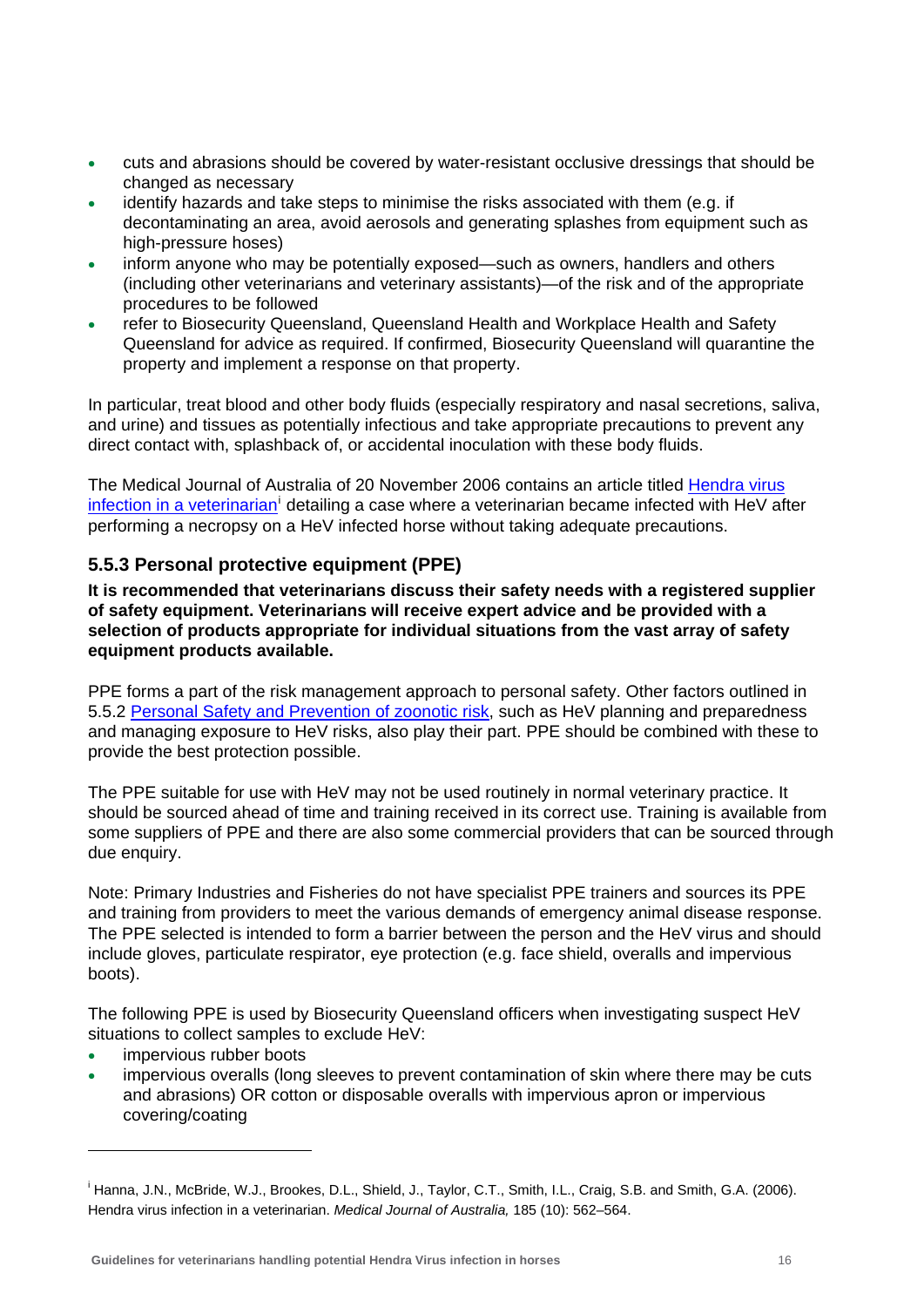- disposable impermeable gloves (nitrile gloves recommended) double gloved
- face shield or safety eyewear (to protect against facial splashing)
- a particulate respirator. **The minimum level of respiratory protection when investigating a suspect case is P2** (also known as N95) particulate respiratory protection. See 5.5.4 for further comment. Follow label advice and directions.

Where Biosecurity Queensland officers assess that a higher level of risk exists or a horse is highly suspicious or known positive, the standard of PPE required is increased accordingly.

Biosecurity Queensland does not recommend that private veterinary practitioners proceed with an investigation where a case is considered highly suspect (i.e. it matches the case definition very closely) or is known positive without first consulting with Biosecurity Queensland, unless the veterinarian is fully familiar with appropriate biosecurity and sampling practices.

### <span id="page-19-0"></span>**5.5.4 Respiratory protection**

After due investigation, Biosecurity Queensland has a Work Instruction standard for its officers that the minimum level of respiratory protection for investigating suspect HeV situations will be at P2 or N95 particulate protection level. This is supplied either by a disposable half face P2 particulate respirator, or use of P2 filters on either a half face mask, a full face mask, or on a powered air purifying respirator (PAPR).

**Note**: there are many different masks providing respiratory protection for many different situations—Biosecurity Queensland has chosen masks rated as P2 particulate or N95 particulate that are suitable for the situations faced by Biosecurity Queensland officers. For more information, contact a registered supplier of safety products.

Biosecurity Queensland officers are supported if they assess that a higher level of protection is needed (e.g. P3 or N99 particulate level protection), and suitable equipment to provide this level of protection is supplied.

Where Biosecurity Queensland officers may be exposed to known HeV contaminated body fluids and tissues (e.g. necropsy of positive animals), then P3 particulate level protection is stipulated as the minimum. If P3 particulate level respiratory protection is required, there is also a corresponding increase in the level of other PPE used to cater for the assessed risk level, (e.g. use of waterproof overalls put on over disposable overalls, specialised non-cut gloves etc).

**Note**: A standard surgical facemask is not a respirator and will not provide respiratory protection. (Refer to Australian Standard AS 1715 for information on implementing a respiratory protection program).

P2 particulate respirators should be available through your normal veterinary supplier or from a safety equipment supplier. Training is available from some suppliers of PPE and there are also some commercial providers that can be sourced through due enquiry.

#### **The following comments in this section are drawn from a range of existing safety recommendations and previous experience.**

#### **If you are uncertain whether your PPE will provide adequate protection in a particular situation you should seek expert opinion before entry.**

Disposable half face piece respirators with exhalation valves may be more comfortable to wear if they are required to be worn for prolonged periods.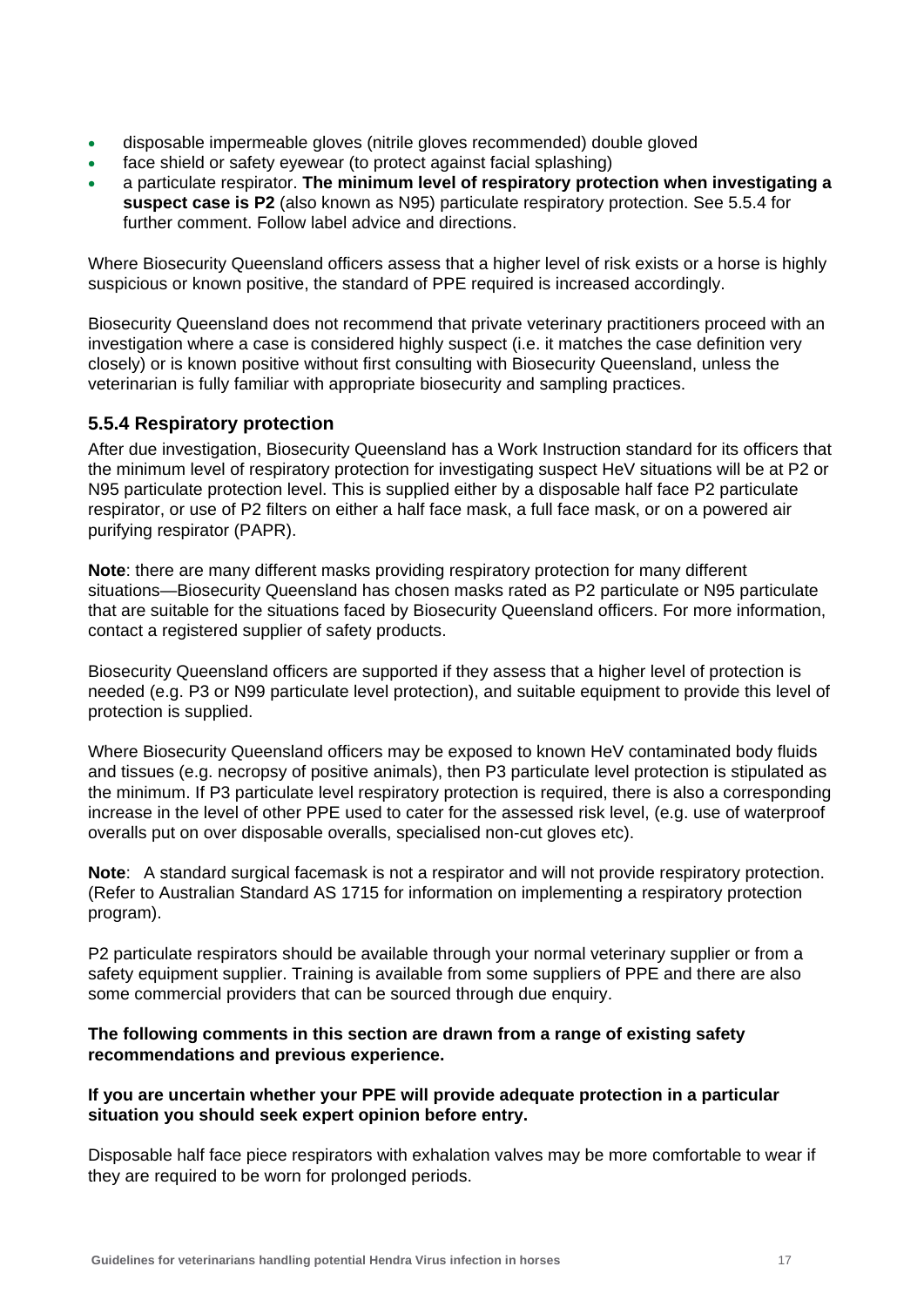Disposable P2 or N95 particulate respirators are only suitable for clean-shaven/non-bearded people as a facial seal is critical in ensuring respiratory protection. They depend on an effective seal with the skin of the face and will not provide P2 level protection if the wearer has facial hair including a beard, moustache, side burns or stubble growth. Hence, these people should not take part in any investigations unless different respiratory protection is used (e.g. a powered air purifying respirator (PAPR) that draws air in through a filter and supplies it to a hood worn over the head). Both P2 and P3 level particulate filters can be used with a PAPR and it can also be used to provide a higher level of protection for aerosol-generating procedures such as may occur during necropsy.

A half face respirator cannot supply P3 level particulate protection even if P3 or N99 particulate filters are fitted. P3 level particulate protection can only be achieved using a whole face respirator or a PAPR.

Commercial suppliers of PPE equipment and training can equip people with the gear that is correct for them and then train people in its correct use. This includes:

- respirator fit testing. This is a method to determine the brand and size of respirator that is best suited to an individual's facial characteristics, and can be performed using qualitative or quantitative test methods. Veterinarians who regularly care for horses should conduct respirator fit testing to ensure that they and their workers know which respirator will best protect them if a HeV investigation occurs
- correct donning procedure and fit checking. Once selected, this allows the respirator to be donned correctly and fit checked to ensure it has sealed on the face correctly. A fit check should be performed each time a respirator is donned. Do not handle or touch the respirator once it has been correctly positioned on the face, as this may modify the facial seal.

#### <span id="page-20-0"></span>**5.5.5 Training requirements**

The use of the recommended personal protective equipment will require training if this PPE is not routinely used in a veterinary practice, for example P2 (equivalent to N95) disposable respirators. As discussed, this training is available from the companies that supply this PPE, or from other registered safety companies.

Correct sample packing procedures may also require training to be completed to become accredited. This training is available from some courier companies and other professional providers.

#### <span id="page-20-1"></span>**5.5.6 Notification requirements for work-caused HeV infection**

An employer is required to notify the Workplace Health and Safety Queensland division within Employment and Industrial Relations if a person contracts a work-caused illness such as HeV, and work, a workplace or a workplace activity was a significant contributing factor. Notification can be made by contacting WHSQ on **1300 369 915** or online at the WHSQ website [www.deir.qld.gov.au/workplace/index.htm](http://www.deir.qld.gov.au/workplace/index.htm)

For more information on workplace health and safety obligations contact Workplace Health and Safety Queensland on **1300 369 915** or online at the WHSQ website [www.deir.qld.gov.au/workplace/index.htm](http://www.deir.qld.gov.au/workplace/index.htm)

## <span id="page-20-2"></span>**5.6 Property investigation**

The following steps can be used to assist investigation of suspect HeV cases. Attending veterinarians should also make an assessment of companion animals to the affected horse, including other horses, pets and any other animals. If these are also showing illness, they should be isolated and reported when notifying the case as per section [5.3.](#page-13-3)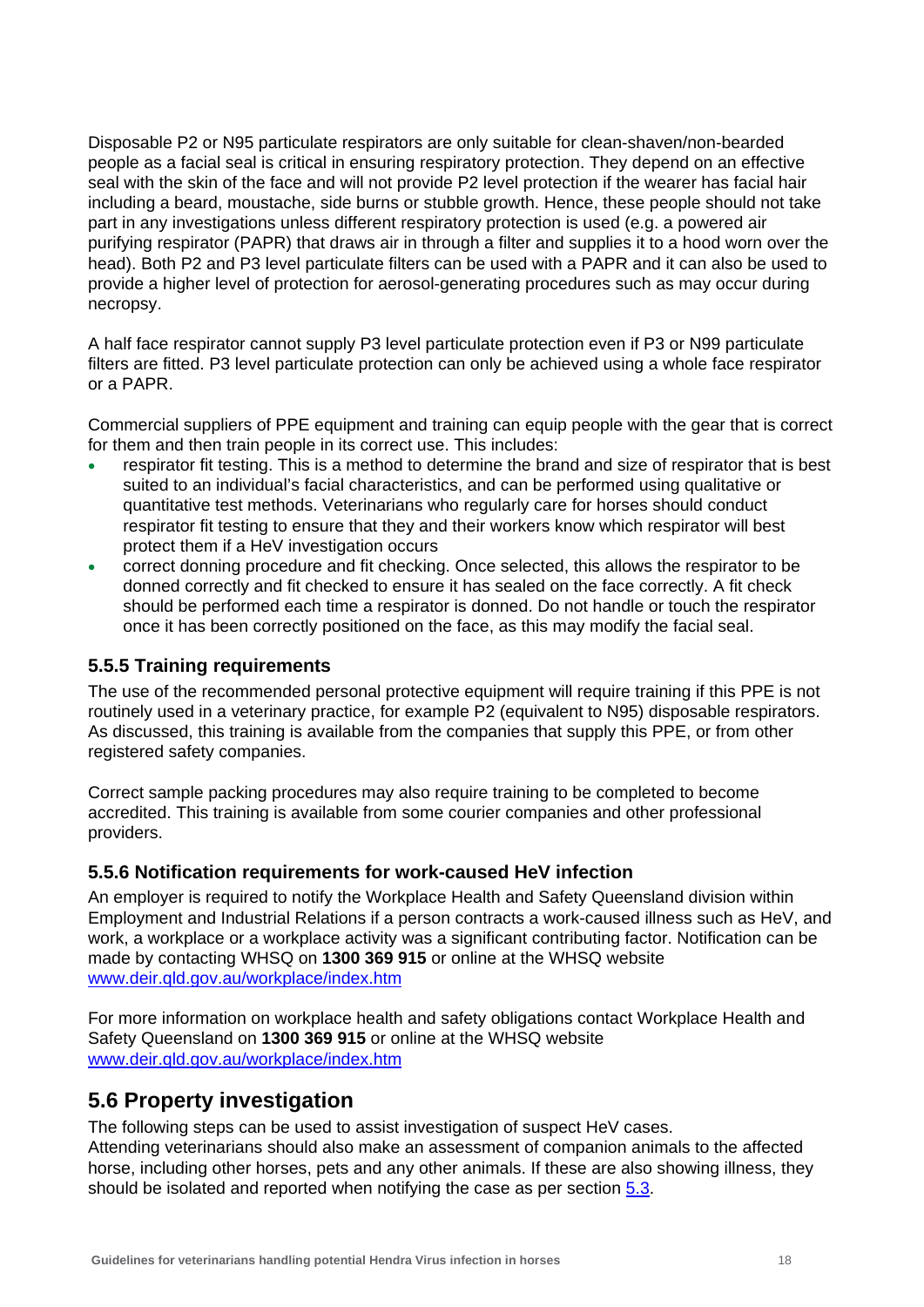Safety of persons is the primary consideration.

#### <span id="page-21-0"></span>**5.6.1 Guide to sequence of events**

- Before entering the property, review the case definition (section 5.1). If it meets the case definition for a suspect case, read the guidelines before attending the case. If the case definition confirms a highly suspect case, consult Biosecurity Queensland before proceeding.
- Read section 5.5, Workplace health and safety precautions.
- Ensure you have suitable PPE (section 5.5.3), disinfectant (5.6.2), sampling equipment (5.6.4).
- Park outside the property or outside the dirty area if it is not the property boundary.
- Select an entry/exit point (5.6.2).
- Enter property/dirty area (5.6.2).
- Undertake examination, live animal sampling, post-mortem sampling or limited necropsy (5.6.4) as appropriate.
- Remove any gross contamination from self and equipment while in the dirty area.
- Exit property (5.6.2 or 5.6.3).
- Give appropriate biosecurity advice to the owner (5.7).
- Notify the relevant authorities (section 5.3).
- Dispatch samples (5.6.4).
- Downtime (5.6.6).

#### <span id="page-21-1"></span>**5.6.2 Disinfectants**

Investigation undertaken by Biosecurity Queensland has not identified any specific testing of disinfectant compounds against HeV—this reflects the uncommon nature of this disease.

However, HeV has the characteristics that place it into a category of viruses that contain a lipid envelope. See AUSVETPLAN [Decontamination](http://www.animalhealthaustralia.com.au/fms/Animal%20Health%20Australia/AUSVETPLAN/decfnl2.pdf) Manual for more information.

In AUSVETPLAN, HeV is a member of Category A viruses.

Disinfectants named here have been drawn from the list that either are known to have effect against all viruses or specific action against Category A viruses.

Disinfectants include:

- soaps and detergents
- Virkon
- hypochlorites
- iodophors/iodine
- biguanidines (e.g. chlorhexidine)
- quaternary ammonium compounds.

Others are named in Ausvetplan but these require special precautions to use and are not listed here.

The use of any disinfectants that are hazardous substances must be in accordance with the hazardous substances provisions of the Workplace Health and Safety Regulation 2008.

#### <span id="page-21-2"></span>**5.6.3 Entry/exit procedure**

Detailed entry/exit procedural guidelines have been developed by Biosecurity Queensland for use by Biosecurity Queensland officers for a range of emergency animal diseases.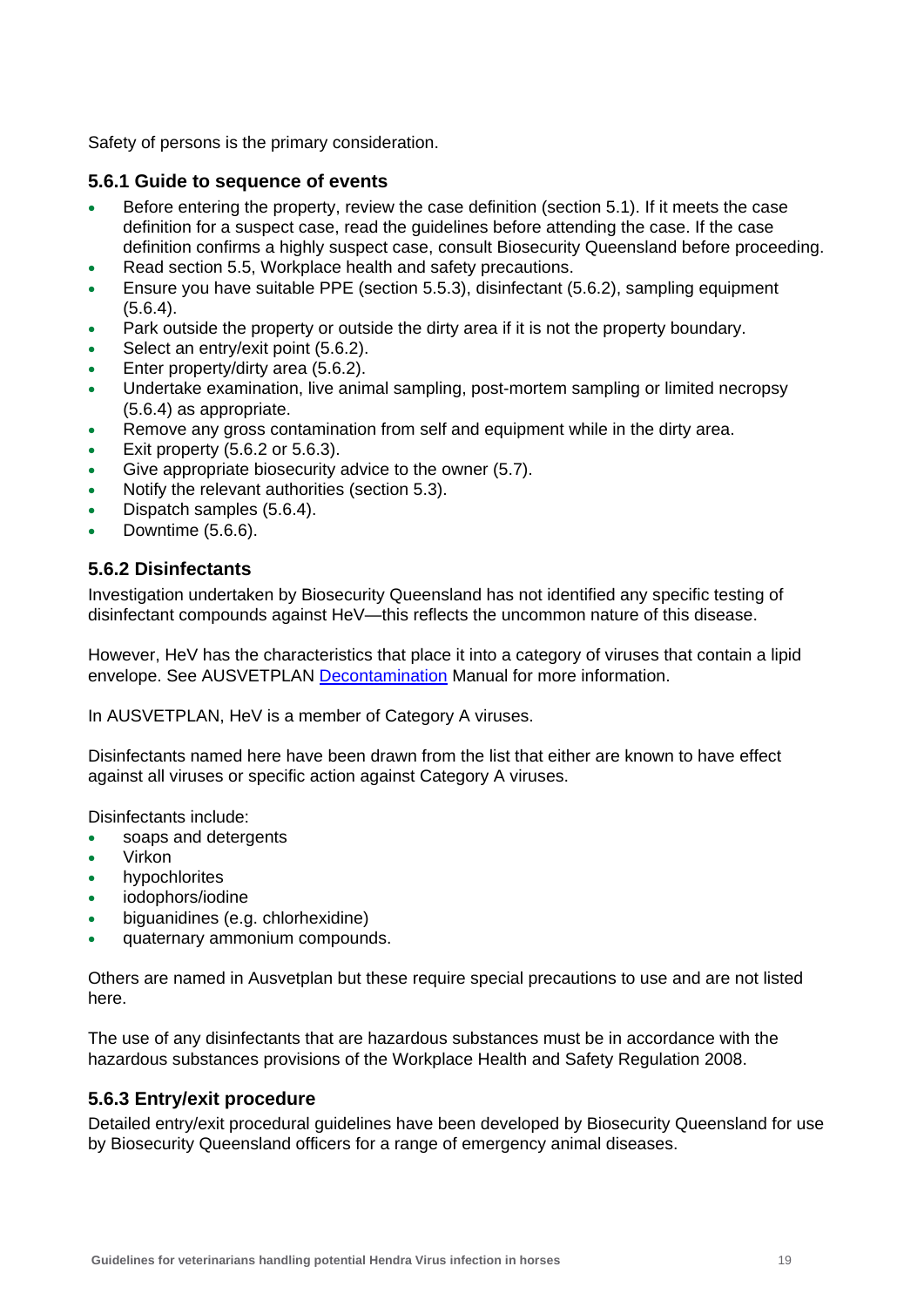The rest of this section has been drawn from these Biosecurity Queensland procedures and applied to the situation where a case is being investigated and sampled by swabbing, blood collection and/or limited necropsy to exclude HeV.

**Biosecurity Queensland does not recommend that a private veterinary practitioner undertake an extensive necropsy on a suspect, highly suspect or positive horse unless the private veterinary practitioner has contacted Biosecurity Queensland and is working under their instruction. For such cases, Biosecurity Queensland has more detailed procedures that require prior instruction to undertake.** 

Veterinarians are free to use the Biosecurity Queensland procedures to assist them in making their own biosecurity plans to suit their type of practice and the situations they attend.

For more information on Biosecurity Queensland entry/exit procedures contact 13 25 23 during business hours. State that you are a veterinarian wishing to get more information about the HeV guidelines and you will be put through to a Biosecurity Queensland officer.

#### **Note:**

- If Biosecurity Queensland quarantine a site and take control of the disease response on that site, then Biosecurity Queensland can direct that all people (and all their effects) entering or leaving should conform to the Biosecurity Queensland procedures for that site.
- For non-quarantined sites, Biosecurity Queensland cannot direct what entry/exit procedures are used, which means that professionals visiting such sites need to develop their own systems and procedures.

Entry/exit refers to the procedure to follow to enter and leave a contaminated area safely (i.e. to maintain personal safety and prevent disease spread off the premises). The entry/exit site is selected at the boundary of the known/suspect contaminated and clean areas. This may be at the property boundary or on the property much closer to the sick horse if the horse has been kept isolated. Veterinarians should make an assessment of the entry/exit point on a case-by-case basis.

Where HeV is not initially suspected until during an examination, the predominant actions will then be safe withdrawal from the site and the best exit strategy for the situation. See section 5.6.4.

#### <span id="page-22-0"></span>**5.6.3 Entry/exit procedure**

At the selected entry/exit point identify a 'clean area', a 'dirty area' (i.e. the area where the suspect case is situated) and a small transition area in between where you take actions to move back and forth between the clean and dirty areas. On the clean side, lay out all gear required for the investigation, and, before donning (putting on) PPE, double check that nothing has been missed and that no unnecessary gear is being taken on.

Then:

 Make sure containers of disinfectant along with soap, clean water and disposable paper towels are available and placed at the entry/exit point for use during exit. Disinfectants effective against HeV are listed in section 5.6.2. Disinfectants are easily applied from a spray bottle with a hand action trigger, and several of these should be available and filled with disinfectant before commencing operations. Bottles of 250 ml or 500 ml are convenient sizes. Have at least one available in the designated 'dirty' area and at least one available at the boundary of the 'dirty' area to facilitate disinfection of samples, equipment and personnel out of the area.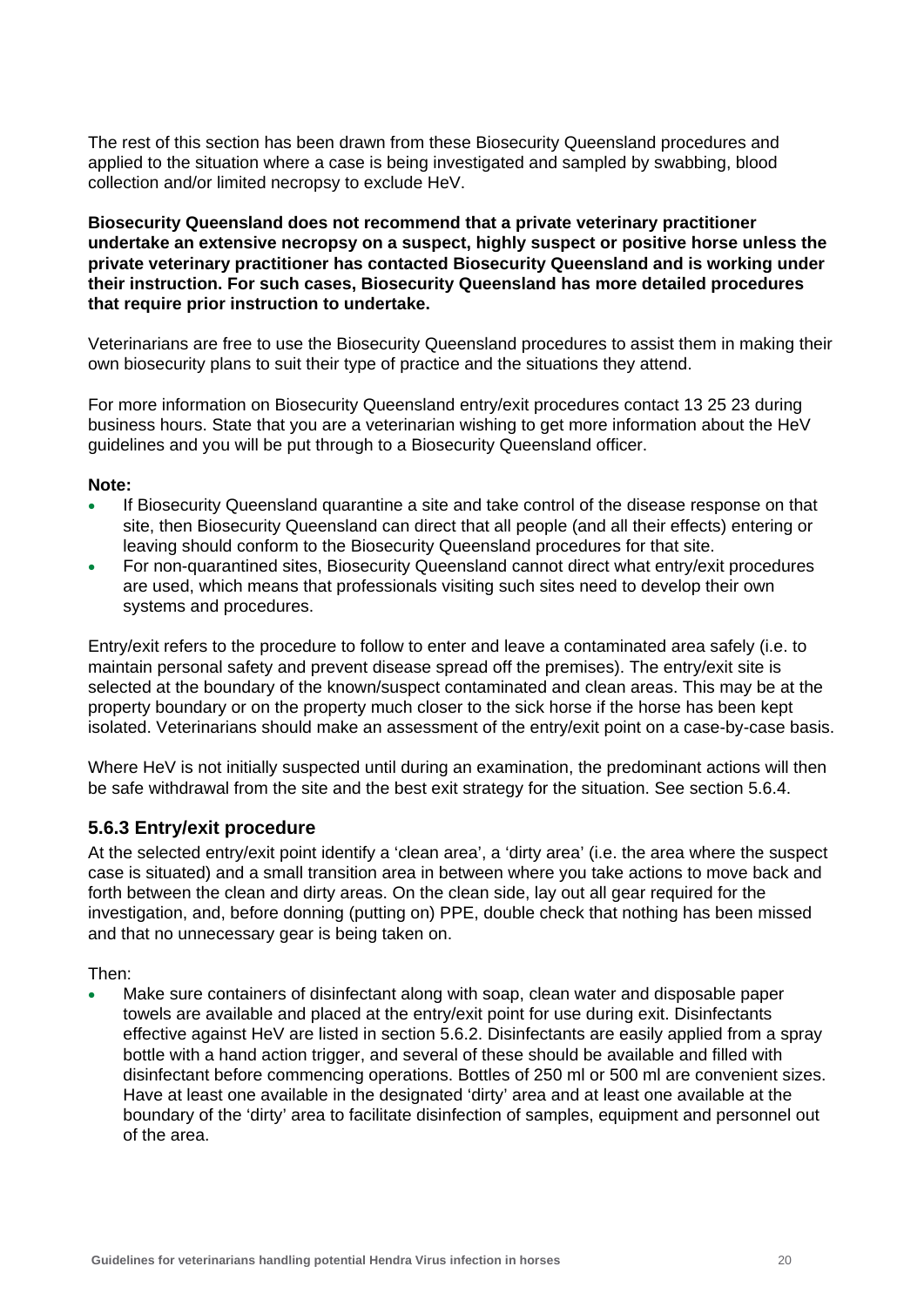- PPE should be donned in the following sequence to assist best personal safety.
	- Wash hands, then don overalls (preferably disposable overalls), boots (overall legs go outside boots), safety eyewear, gloves and disposable respirator, pull overalls hood up if present and zip to chin. Perform respirator fit check. Double glove and tape the outer gloves onto the sleeves of the overalls with duct tape.
	- If using a PAPR—wash hands, then don overalls, boots (overall legs go outside boots), pull overalls hood up if present and zip to chin, PAPR and gloves. Double glove and tape the outer gloves onto the sleeves of the overalls with duct tape.
- Pick up the selected gear and move into the dirty area to conduct the investigation. Any person assisting or in close proximity must wear the same PPE.
- Ensure safe sharps handling and disposal to prevent accidental percutaneous exposure. It is advisable to take in a sharps container that can hold the full length of a syringe with the needle still on.
- Undertake planned actions. Examine the horse, take samples, conduct limited necropsy etc.
- Decontaminate the primary sample containers, and place in a secondary container such as a plastic bag or larger plastic container. Ideally 'double bag' the containers to contain contamination—note the disinfectant may neutralise HeV in the sample if there is any leakage into containers, so do not have the primary container 'swimming' in disinfectant where placed in the secondary container.
- If decontaminating the site, avoid generating splashes and aerosols (e.g. do not use a highpressure hose)
- Remove gross contamination from self and equipment. Do this before reaching the entry/exit point to minimise the risk of spreading contamination beyond the designated dirty area. Use a brush and soap or detergent and water. Clean the treads on boots.
- Return to entry/exit point—the process of leaving the dirty area is aimed at minimising the amount of potential HeV that is taken past this point.
- Place waste (material that cannot be decontaminated—e.g. gloves, absorbent materials etc) in a plastic bag and seal, decontaminate the outside by dipping in or spraying with disinfectant. Then seal this primary bag in a second bag, decontaminate outside and place in the clean area (i.e. a double bagging process).
- Decontaminate boots preferably by scrubbing in a footbath or bucket of disinfectant.
- Spray disinfectant on the outer gloves.
- Decontaminate samples, equipment and other gear to the clean side.
- The final step is to remove PPE.
- Move towards the clean side of the transition zone (or plastic sheet if one is laid down)
	- To remove PPE where the respirator is a P2 half face respirator or a negative pressure full face respirator: remove the outer pair of gloves; wash hands, still encased in the inner pair of gloves, in disinfectant; remove overalls and boots. Remove and disinfect safety eyewear and respirator. Keep respirator on until any dust has settled from removal of overalls. Remove inner pair of gloves.
	- To remove PPE where the respirator is a powered air purifying respirator (PAPR): Remove the outer pair of gloves; wash hands, still encased in the inner pair of gloves, in disinfectant; remove and disinfect the PAPR. Remove overalls and boots and finally the inner pair of gloves;
- Decontaminate PPE or double bag it if it cannot be adequately decontaminated (e.g. disposable overalls, gloves).
- Always wash hands after removing PPE.
- Depart taking care not to re-enter the dirty area.
- Shower with soap and shampoo (see also Downtime section 5.6.7).

If accidental exposure to blood or body fluid or sharps injury occurs, wash the affected area of skin thoroughly with soap and water and/or irrigate mucous membranes with water or saline. Seek prompt medical advice.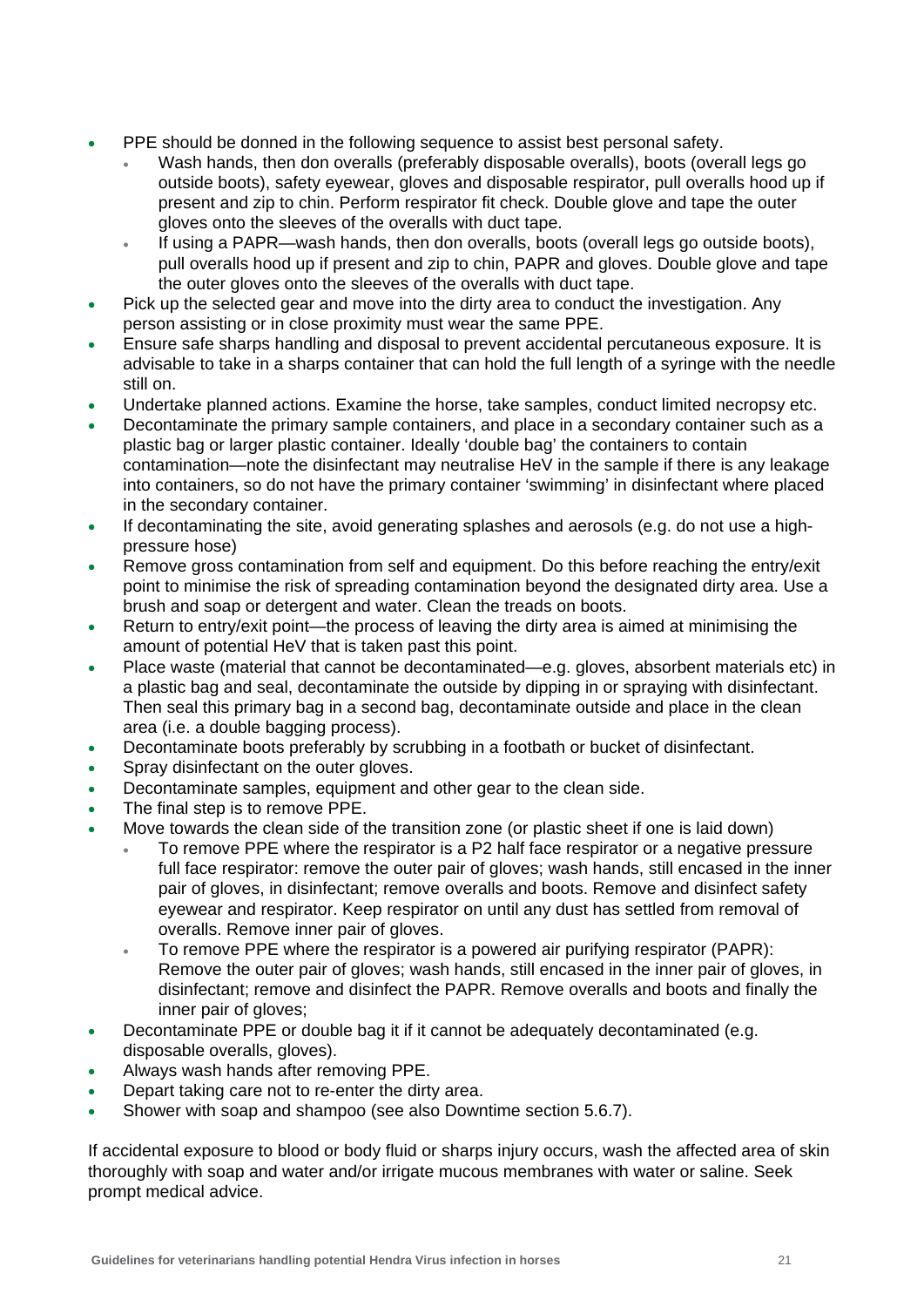Double bagged items can remain double bagged until results are known. If positive, Biosecurity Queensland will assist with disposal. If negative, dispose or decontaminate as per normal practice procedures. procedures.

#### **Supporting diagram**

Select and set up an **entry–exit decontamination site** before entering the property. The site should be on a boundary between clean and dirty areas.



### <span id="page-24-0"></span>**5.6.4 Veterinary practitioner caught on property with no prior suspicion of HeV**

To minimise risk if a veterinary practitioner is caught on a property with no prior suspicion of HeV, it is strongly recommended a dedicated HeV field kit, which includes the appropriate PPE, cleaning agents, disinfectants and waste disposal bags is complied and available. This will provide veterinarians with ready access to the equipment needed to adequately protect self and others against exposure in situations where an HeV situation arises no prior suspicion or warning.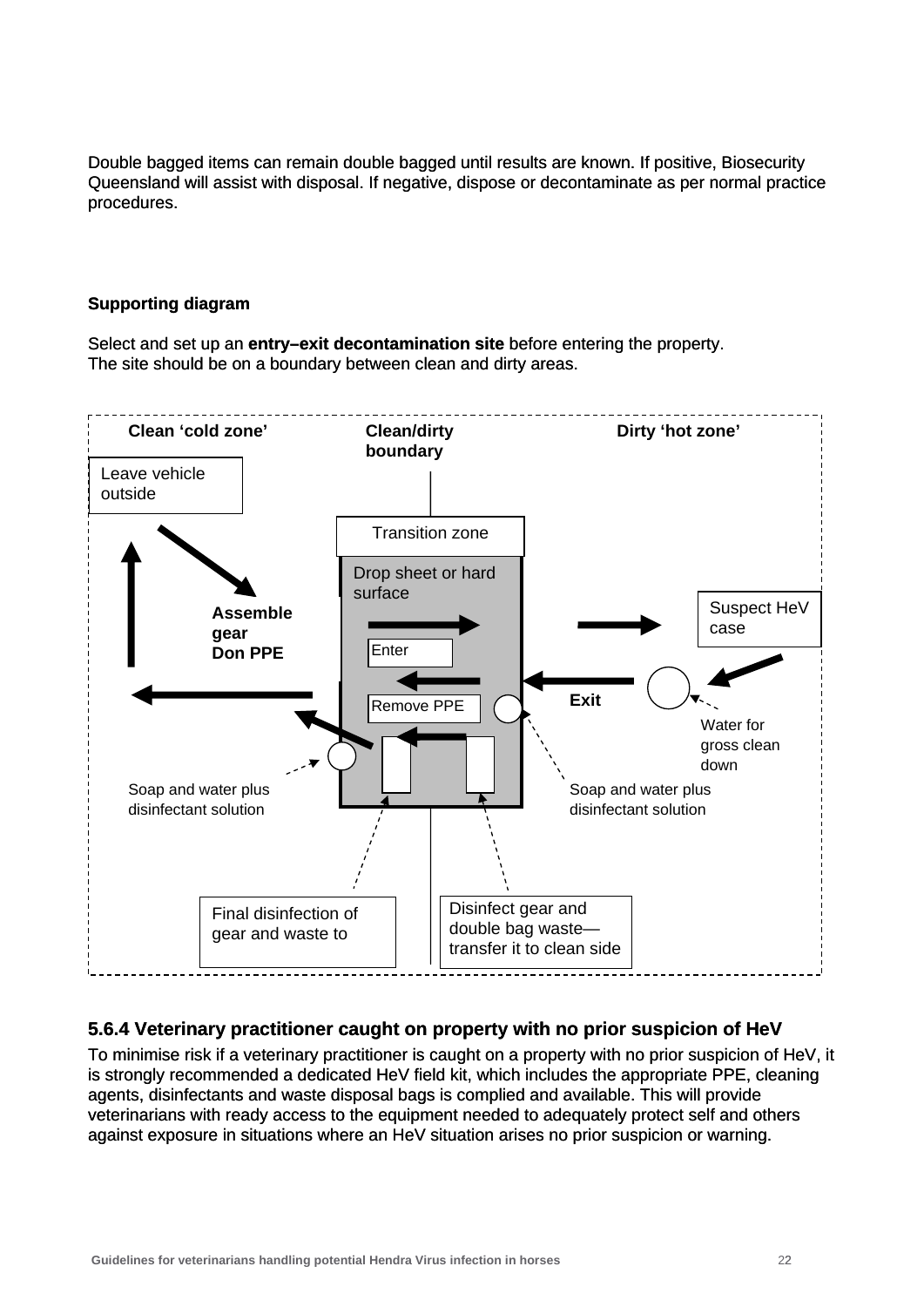If HeV is suspected during routine work where no special precautions have been taken:

- minimise exposure—withdraw to a safe area and instruct accompanying people to do the same
- assess the degree of exposure and use soap and water to wash off contamination— shower if necessary (where this is possible)
- notify Biosecurity Queensland of the case
- if HeV is highly suspected from the case definition and exposure has occurred, seek prompt medical advice and also contact the local Queensland Health Population Health Unit—obtain the number of the local unit from the telephone book and have it handy at all times
- if the case has been assessed with Biosecurity Queensland as a suspect case (i.e. if HeV is one of a number of differential diagnoses), assess whether it is safe to proceed (including assistants) and that the level of PPE is adequate. Only if it is safe to proceed and the level of PPE is adequate, continue with the investigation as per 5.6.2
- do not proceed until it is safe to do so and the necessary PPE and protection is available then proceed as in 5.6.2
- if the case is assessed as a highly suspect case with Biosecurity Queensland, then proceed according to advice received from Biosecurity Queensland.

#### <span id="page-25-0"></span>**5.6.5 Sample taking from live and dead horses**

The approach to sampling should reflect the serious zoonotic potential of HeV infections and the appropriate measures that can be taken to avoid exposure.

#### **STRINGENT BIOSECURITY PRECAUTIONS SHOULD BE TAKEN WHILE CONDUCTING ANY SAMPLING ON SUSPECT HeV CASES.**

This section describes samples taking from live horses and from dead horses, including postmortem samples (samples taken after death but not involving necropsy) and samples from a limited necropsy.

 As much information as possible should be recorded on the Specimen Advice Sheet (SAS) that needs to accompany the samples to the laboratory. Clearly write **Hendra Virus exclusion, Urgent Priority** on the SAS.

Veterinary assessment of the risks associated with taking samples from both live and dead horses is required. Veterinary practitioners need to form their own view on what is safe and appropriate in each situation and proceed accordingly.

**Note: HeV should be excluded as a possible cause before any necropsy for insurance purposes takes place.** If the horse is insured, the insurance company needs to be informed that only samples or a limited post-mortem is being performed due to the concerns of HeV infection.

#### **Live horses—both suspect and highly suspect cases**

#### **Note: If sampling opportunity is limited, the most valuable samples are a nasal swab and whole blood in EDTA.**

#### **Preferred samples**

- Nasal swab: only taken if there is no risk of personal contamination whilst collecting.
	- preferably transported in virus transport medium but swabs not transported in Virus Transport Medium (VTM) can be PCR (polymerase chain reaction) tested; and
- Oral swab (taken from the surface of the tongue): only taken if there is no risk of personal contamination whilst collecting.
	- preferably transported in virus transport medium but swabs not transported in VTM can be PCR tested; or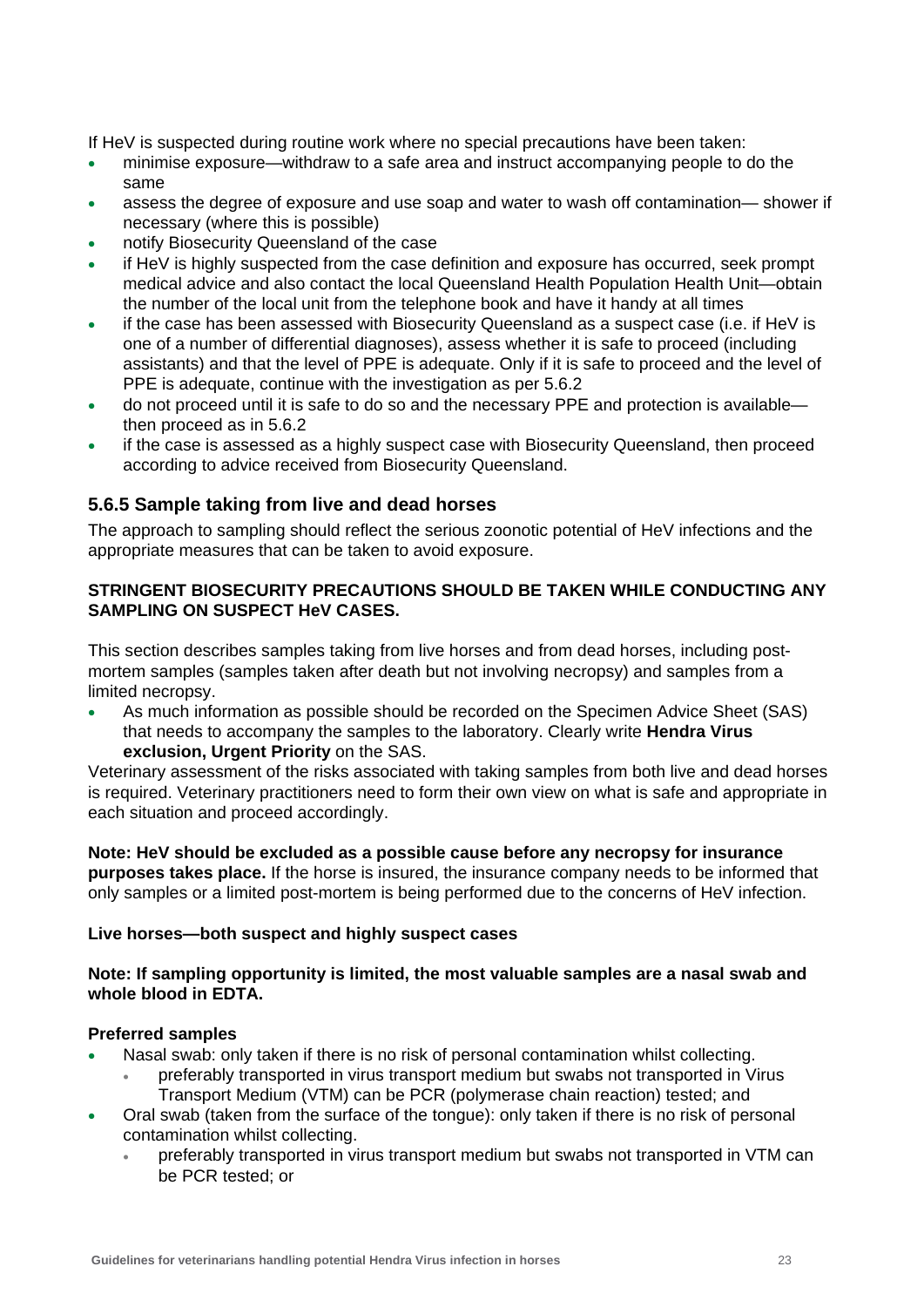- Blood sample
	- 1 x 10 ml of whole blood in a plain tube; and
	- 1 x 10 ml of blood in EDTA (ethylenediaminetetraacetic acid) and, if possible
- Urine swab (taken from a urine stream, or from the ground immediately post-urination)
	- preferably transported in virus transport medium but swabs not transported in VTM can be PCR tested.

#### **Dead horses—suspect cases**

#### **Post-mortem sampling**

Biosecurity Queensland recommends that private veterinary practitioners should only consider conducting post-mortem sampling of suspect dead horses if they are confident with their PPE, infection control and sampling practices.

The minimum recommended post-mortem samples to exclude HeV are:

- Nasal swab
	- preferably transported in virus transport medium but swabs not transported in VTM can be PCR tested;
- Oral Swab (taken from the surface of the tongue)
	- preferably transported in virus transport medium but swabs not transported in VTM can be PCR tested; and if possible
- Blood if available:
	- whole blood, 1 x 10 ml plain tube if available
	- EDTA blood, 1 x 10 ml if available.
- Limited necropsy

A limited necropsy will increase the likelihood of reaching a conclusive diagnosis.

**Note: necropsy is the activity that poses the highest risk of transmission on account of the viral load known to be present throughout most organs, tissues and body fluids of infected horses. Biosecurity Queensland recommends that a veterinarian should not consider performing a necropsy unless is trained in the appropriate safe work practices, necessary Personal Protection Equipment (PPE), understand WPH&S obligations and is experienced at performing post-mortems on horses.** 

See Section 6 for a description of a limited necropsy as used by Biosecurity Queensland if a decision is made to proceed with necropsy sampling.

A limited necropsy is aimed at collecting fresh and fixed samples (in 10% formalin) from lung and/or spleen and/or kidney and/or fresh urine.

- Lung—fresh and fixed
	- access to the lung should be by 'keyhole' approach to minimise exposure
	- for detailed outline of the keyhole approach to collect lung see section 6.
- Spleen—fresh and fixed
	- access through abdominal wall, with the horse lying on its right side, noting peritoneal fluids may be contaminated
- Kidney—fresh and fixed
	- access through abdominal wall noting peritoneal fluids may be contaminated
- Urine—fresh
	- access through abdominal wall noting peritoneal fluids may be contaminated.
- Superficial lymph nodes of the head, for example, submandibular lymph nodes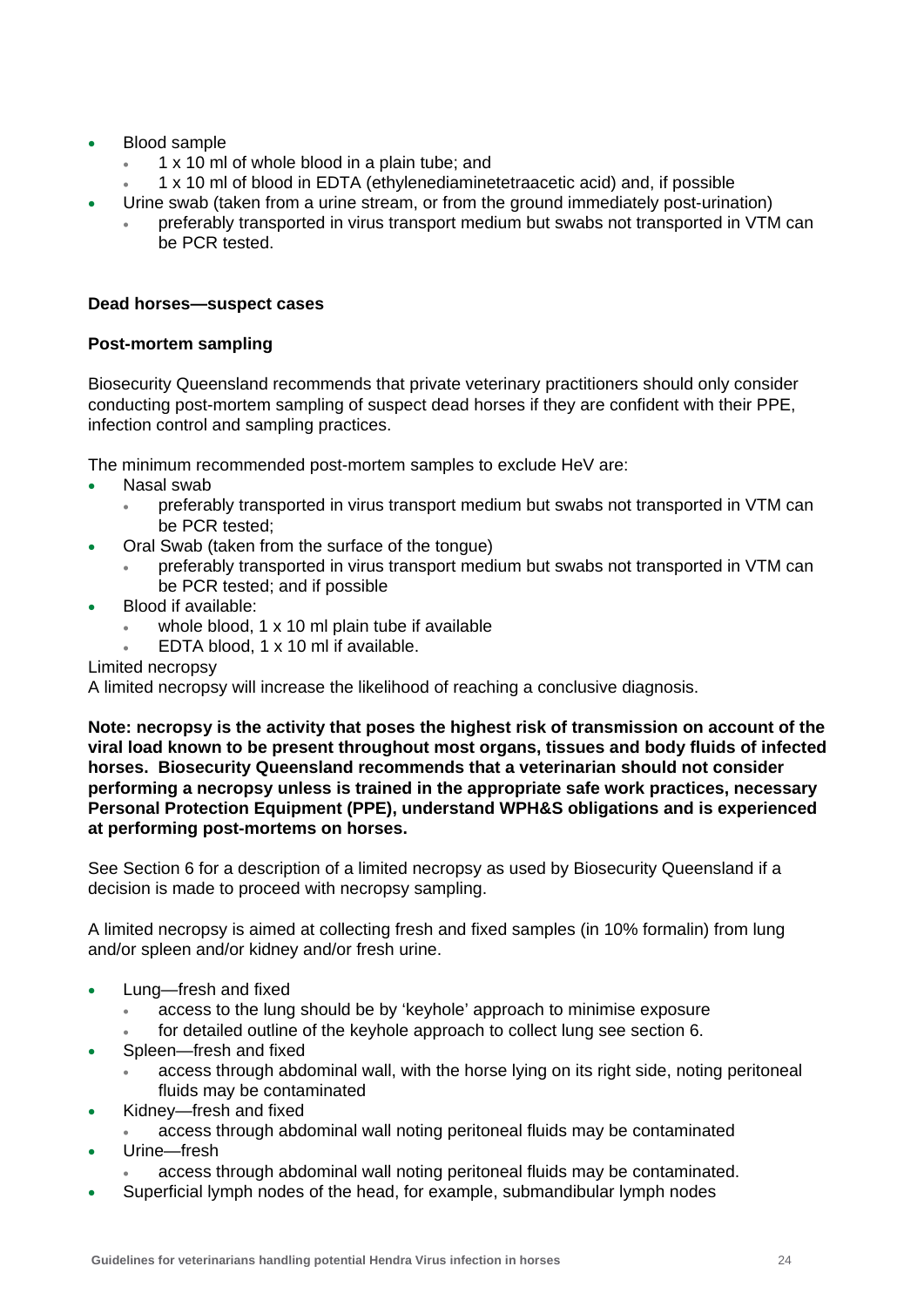Note: for inexperienced operators or those not prepared to safely manage a limited necropsy, please refer back to Post Mortem Sampling above for minimal sampling of a dead horse.

All samples must be placed in sealed containers and be decontaminated off the premises when exiting, as described in 5.6.3 Entry/exit procedures.

#### **Dead horses—highly suspect cases**

**For horses that meet a highly suspect case definition**, Biosecurity Queensland recommends that private veterinary practitioners should only consider conducting post-mortem sampling of highly suspect dead horses if they are **confident with their PPE, infection control and sampling practices.** 

**A veterinary practitioner should first notify and consult Biosecurity Queensland before proceeding with an investigation of a highly suspect case.** 

#### **Post-mortem sampling**

The minimum recommended post-mortem samples to exclude HeV are:

- Nasal swab
	- preferably transported in virus transport medium but swabs not transported in VTM can be PCR tested;
- Oral swab (taken from the surface of the tongue)
	- preferably transported in virus transport medium but swabs not transported in VTM can be PCR tested; and if possible
- Blood if available
	- whole blood, 1 x 10 ml plain tube if available
	- EDTA blood, 1 x 10 ml if available.

#### **Limited necropsy**

Limited necropsy on highly suspect dead horses should not be undertaken without first consulting Biosecurity Queensland.

**Note: necropsy is the activity that poses the highest risk of transmission on account of the viral load known to be present throughout most organs, tissues and body fluids of infected horses. Biosecurity Queensland recommends that a veterinarian should not consider performing a necropsy unless is trained in the appropriate safe work practices, necessary Personal Protection Equipment (PPE), understand WPH&S obligations and is experienced at performing post-mortems on horses.** 

If a veterinarian is in any way uncomfortable about performing a limited necropsy on a horse suspected of dying from HeV infection, then the precautionary principle should apply and the veterinarian must seek alternative advice or refer back to Post Mortem Sampling above for minimal sampling of a dead horse.

**Note:** because of the serious zoonotic potential of HeV infection, if human exposure is thought possible then an accurate rule in/rule out diagnosis is required on public health grounds. If Queensland Health deem this is required, then it is unlikely such a diagnosis can be confidently made without the laboratory testing of appropriate specimens—blood, lung, spleen, liver, kidney and lymph nodes of the head. Other tissues such as brain and spinal cord are useful but are of secondary importance. Note previous warnings : a necropsy of this level will require specialist training.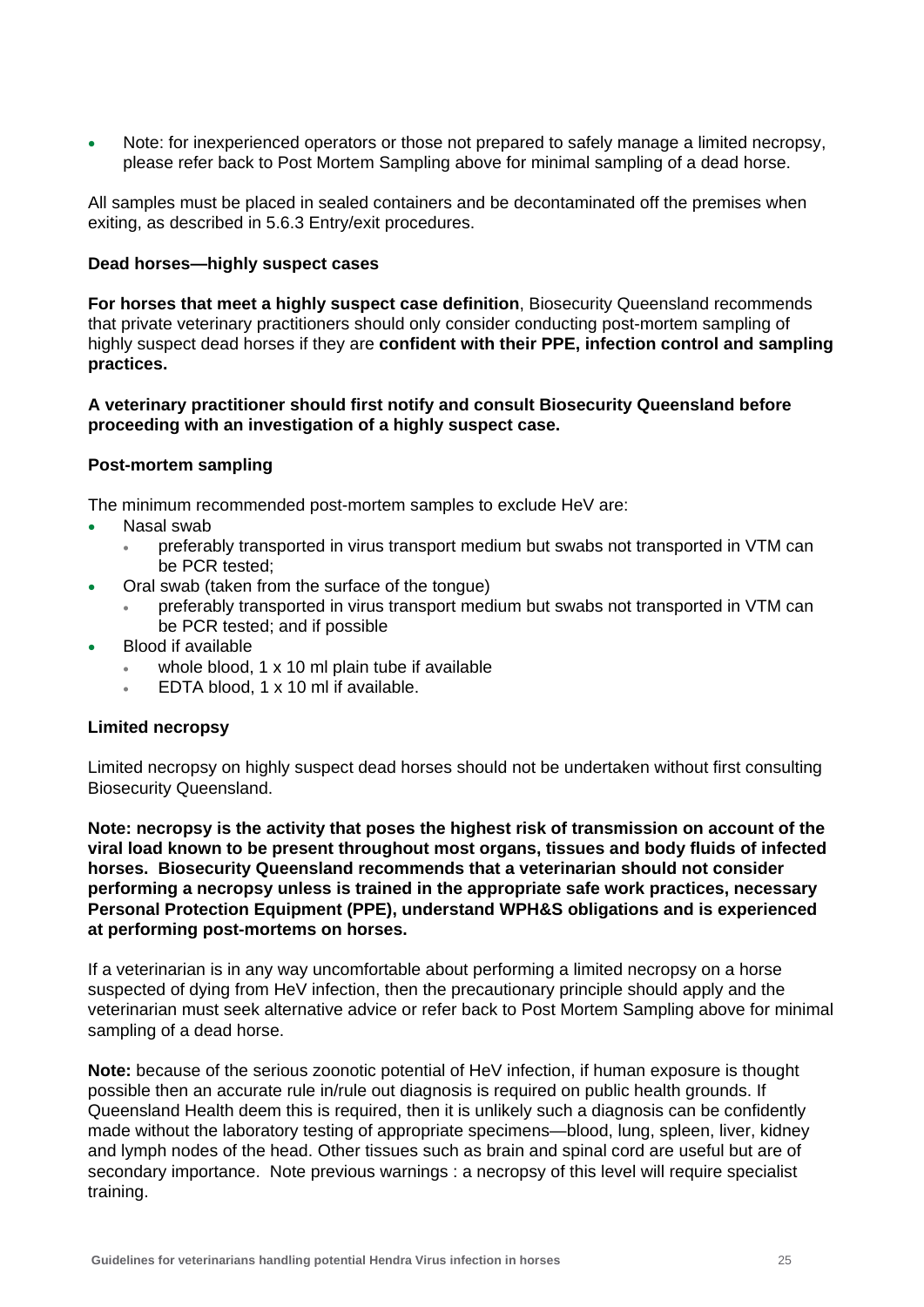Note that the person in charge of the autopsy has legal obligations under the [Workplace Health](http://www.legislation.qld.gov.au/LEGISLTN/CURRENT/W/WorkplHSaA95.pdf)  [and Safety Act 1995.](http://www.legislation.qld.gov.au/LEGISLTN/CURRENT/W/WorkplHSaA95.pdf) Accordingly, the person in charge must inform others of the risk and only allow persons who are appropriately trained and provided with appropriate PPE to assist and must ensure that such persons adopt safe work practices and wear the PPE. The person in charge must supervise all others present.

#### **Conduct of a limited necropsy**

See Section 6 for a description of a limited necropsy as used by Biosecurity Queensland.

- Ensure that the approach to the necropsy, available equipment and PPE allow the procedure to be conducted safely.
- Minimise the number of people involved.
- Isolate necropsy site from other animals.
- If disposal is to occur on property, the ideal necropsy site will be next to the disposal site.
- If a carcass has to be moved to be necropsied the head must first be enclosed securely with an impervious plastic bag to prevent discharges to the environment. The bag must be disposed of with the carcass. Discharges of urine and any other body fluids need to be disinfected using the chosen disinfectant.
- Ensure assistants are provided with an appropriate level of information, instruction, training and supervision to perform their role safely, and ensure that they follow safe work practices and instructions and wear the required PPE correctly.
- Ensure the work site is safe—trip hazards, adequate light etc.
- Conduct the minimum necropsy necessary to obtain the samples that are safe to get (See section 6—A limited necropsy approach as used by Biosecurity Queensland).
- Undertake gross clean down/disinfection of equipment and personnel at the site with final decontamination done at the entry/exit point as per section 5.6.3.
- Double bag items that cannot or are not being decontaminated.
- Supervise or advise on disposal, then decontaminate the area OR give instruction to keep the area isolated until sufficient disinfectant and gear is available to dispose and decontaminate.

When decontaminating, avoid generating splashes and aerosols (e.g. do not use a high-pressure hose) and ensure items and equipment are immersed fully during cleaning.

For further information contact Employment and Industrial Relations, Workplace Health and Safety Queensland on 1300 369 915 or Biosecurity Queensland.

#### <span id="page-28-0"></span>**5.6.6 Sample dispatch**

There are packaging requirements that must be met to transport samples by road, rail or air. Requirements apply to all samples sent by private veterinary practitioners to a laboratory. For example, International Air Transport Association (IATA) Packing Instructions 605 and 602 apply to many of the samples sent by veterinarians. More information can be obtained from the internet by entering 'IATA packing instructions' into a search engine.

Training from an accredited provider is required for the packing of some categories of samples. This would include most samples from HeV suspect cases. Training can be obtained from private providers.

Some courier companies will provide a complete service—that is, they will come to a veterinary practice, pack and dispatch the samples correctly. Veterinary practices are recommended to establish an account with a courier service of their choice so that samples for HeV testing can be dispatched for testing without delay. A previously established account is usually required for a courier service to make a collection.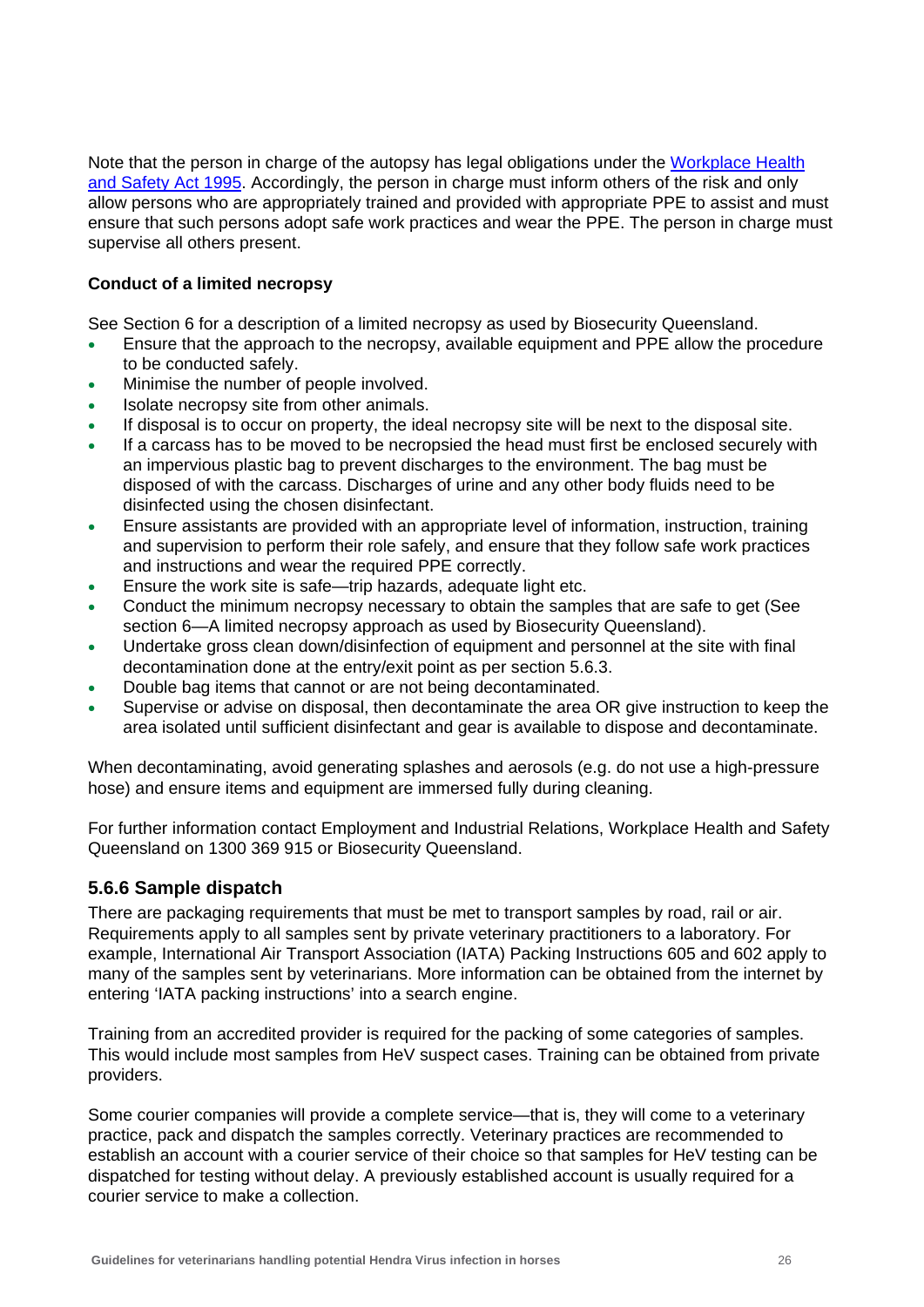Notes on dispatch of samples:

- Samples must be dispatched to a government laboratory. Private laboratories do not conduct HeV exclusion testing.
- Notify the laboratory that HeV samples are coming by telephoning the laboratory liaison officer on 07 3362 9471.
- The veterinarian will be responsible for the dispatch of samples and cost of transport to the laboratory. Note: a government laboratory will provide Hendra exclusion testing free of charge but exclusion testing is unlikely to identify a cause if samples are HeV negative.
- Fill out a Specimen Advice Sheet (SAS) with all details—this paperwork is essential. Place the specimen advice sheet outside the sample package so it can be read before the package is opened. A copy of the SAS is available from the DPI&F Hendra Virus website: www.dpi.qld.gov.au/cps/rde/dpi/hs.xsl/4790\_6661\_ENA\_HTML.htm
- Clearly write **Hendra Virus exclusion, Urgent Priority** on the SAS.
- Note that private laboratories will forward samples to a government laboratory if necessary; however, this will add more time until results are available. This also makes the private laboratory the submitter of the samples and the government laboratory will report results back to the private laboratory as the submitter. From there they will go back to the veterinarian.
- If within easy driving distance of a Biosecurity Queensland veterinary laboratory (located in Brisbane, Toowoomba and Townsville), an option is to pack the samples safely (ensure the samples are contained within an appropriate second or outer container to prevent spillages) and drive them to the lab. Before departure, notify the laboratory liaison officer on 07 3362 9471 that these samples will be arriving.
- Samples should be kept sealed, double bagged if necessary, to avoid any exposure.
- Samples should be kept refrigerated.

#### <span id="page-29-0"></span>**5.6.7 Disposal of carcass**

Where HeV is not diagnosed or not suspected as a result of an investigation, the carcass can be disposed of by the owner using their normal methods.

Where HeV is suspected or diagnosed, the attending veterinarian and the person in charge have an obligation to ensure any potentially infectious animal does not pose a risk of infection to other animals or people and does not cause environmental contamination.

Immediate advice includes:

- Isolate the carcass from all people and other animals until a disposal method is finalised and can be undertaken safely.
- Disposal on property can be arranged if deep burial is possible on the property. Deep burial should aim to have a minimum covering of soil over the carcass of 1–2 metres.
- If it is essential to clean and disinfect the site, avoiding splashes and aerosols of such a cleanup for personal safety.
- If unsure, isolate the carcass and contact Biosecurity Queensland.

Note: costs associated with the disposal of horses are considered as costs to be covered by the owner of the horse.

#### <span id="page-29-1"></span>**5.6.8 Downtime**

Personal downtime refers to the time that should be spent away from other animals to prevent possible spread of HeV. It is more the time taken to complete a series of actions than a definitive time. It is recommended that there is no contact or only minimal contact with other animals or people until the following actions as completed: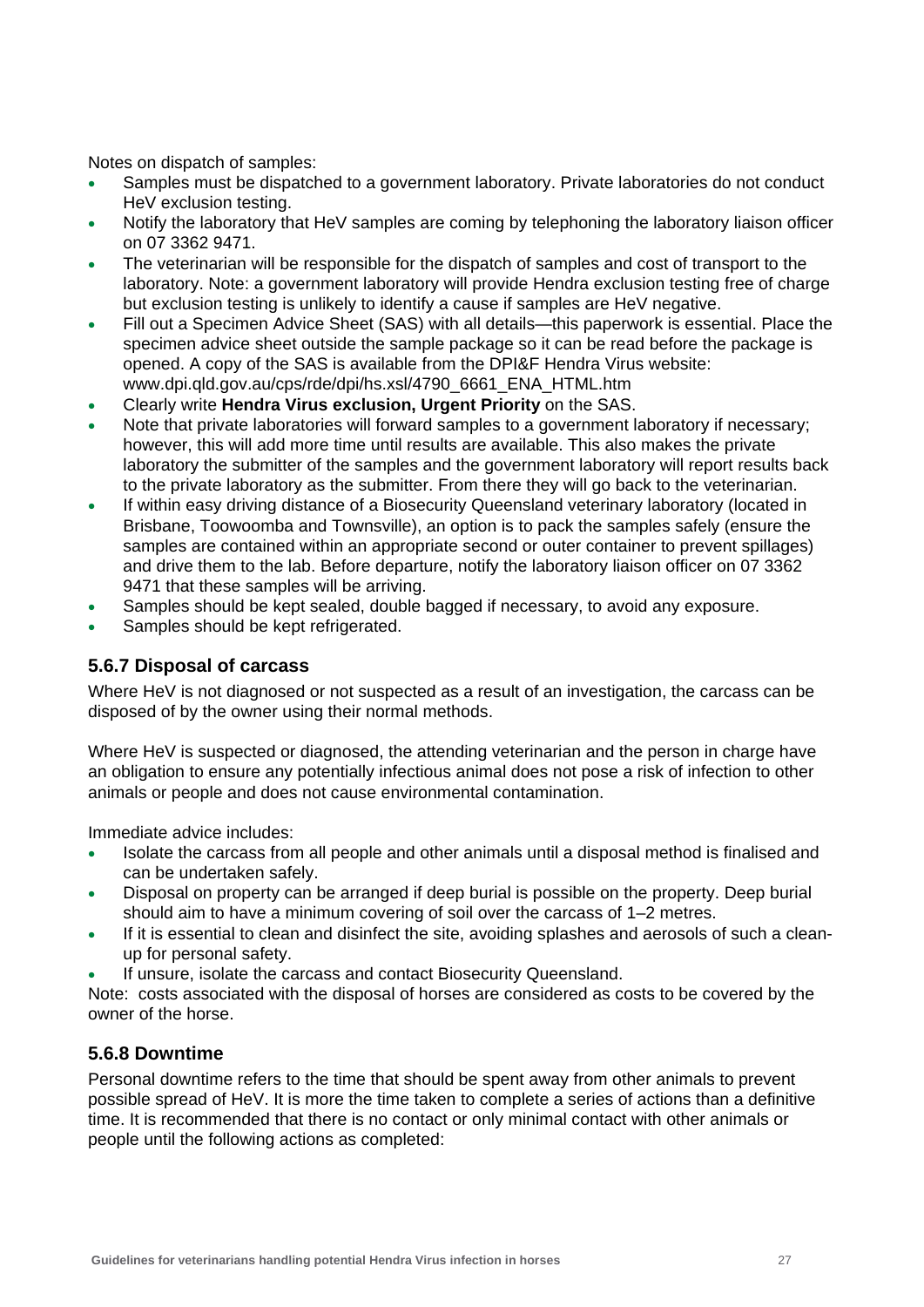- Wash exposed areas of skin thoroughly with soap and water.
- Remove and wash dirty clothes in a separate hot wash cycle with detergent (avoid recontamination when doing this). Do not wash potentially contaminated clothing with other household laundry.
- Take a hot shower with shampoo and soap.
- Dress in clean clothes.
- Put on clean footwear or footwear not worn in the dirty area.
- If HeV is confirmed or highly suspected and potential human exposure has already occurred, people should seek medical advice and also contact the local Queensland Health Population Health Unit.
- Once this has been completed, normal work can be resumed.
- Equipment downtime refers to the time taken to ensure any equipment used or taken into the dirty area is safe and does not pose a risk of disease transmission.
- Where possible, use disposable equipment in the dirty area. This equipment can be double bagged or otherwise sealed safely and held until results are known. If negative, treat as normal waste. If positive, notify Biosecurity Queensland to discuss disposal options.

Equipment to be re-used on other animals must be decontaminated. Circumstantial evidence indicates that equipment can act as a fomite and transfer infection between horses.

- Most of this equipment should have been decontaminated during exit of the dirty area. Double check for any remaining organic material and repeat the decontamination process if present.
- Wear the PPE in section 5.5.3 when decontaminating equipment and avoid generating aerosols and splashes.
- Guidelines from infection control practices in human medicine require equipment to be cleaned with detergent and water prior to soaking in a disinfectant (i.e. the equipment is not to be scrubbed or dipped in the disinfectant without prior cleaning). The rationale being that without prior cleaning, the disinfectant may be unable to penetrate through the organic matter to adequately disinfect the surface. Also, some disinfectants (e.g. sodium hypochlorite) are less effective in the presence of organic matter or 'fix' the organic matter onto the surface (e.g. aldehydes).
- Standards for cleaning, disinfecting and sterilising equipment are set down in Australian Standard 4815 'Office-based healthcare facilities—reprocessing of reusable medical and surgical instruments and equipment, and maintenance of the associated environment'. Contact Division of WH&S for a copy of this on 1300 369 915 or online at the WHSQ website [www.whs.qld.gov.au](http://www.whs.qld.gov.au/)
- Equipment that cannot be properly decontaminated on the premises by cleaning and disinfecting should be taken off the premises double bagged or otherwise sealed. If possible, leave sealed until results are known. If negative, clean as per practice routine.
- If positive or if equipment cannot be isolated for this long, then the person cleaning should don PPE, remove equipment from its sealed container, clean with detergent and water and complete the process with a recommended disinfectant.
- Note that if long-term contact with some of the disinfectants recommended could cause harm to the equipment. Leave in contact with the disinfectant for the recommended time as per label directions and then wash off.
- Check your vehicle for degree of exposure to contaminated items and decontaminate using a recommended disinfectant. Do not forget the steering wheel, door handles, floor mat.
- Seek advice from Biosecurity Queensland as required.

When equipment has completed this process, it can be re-used.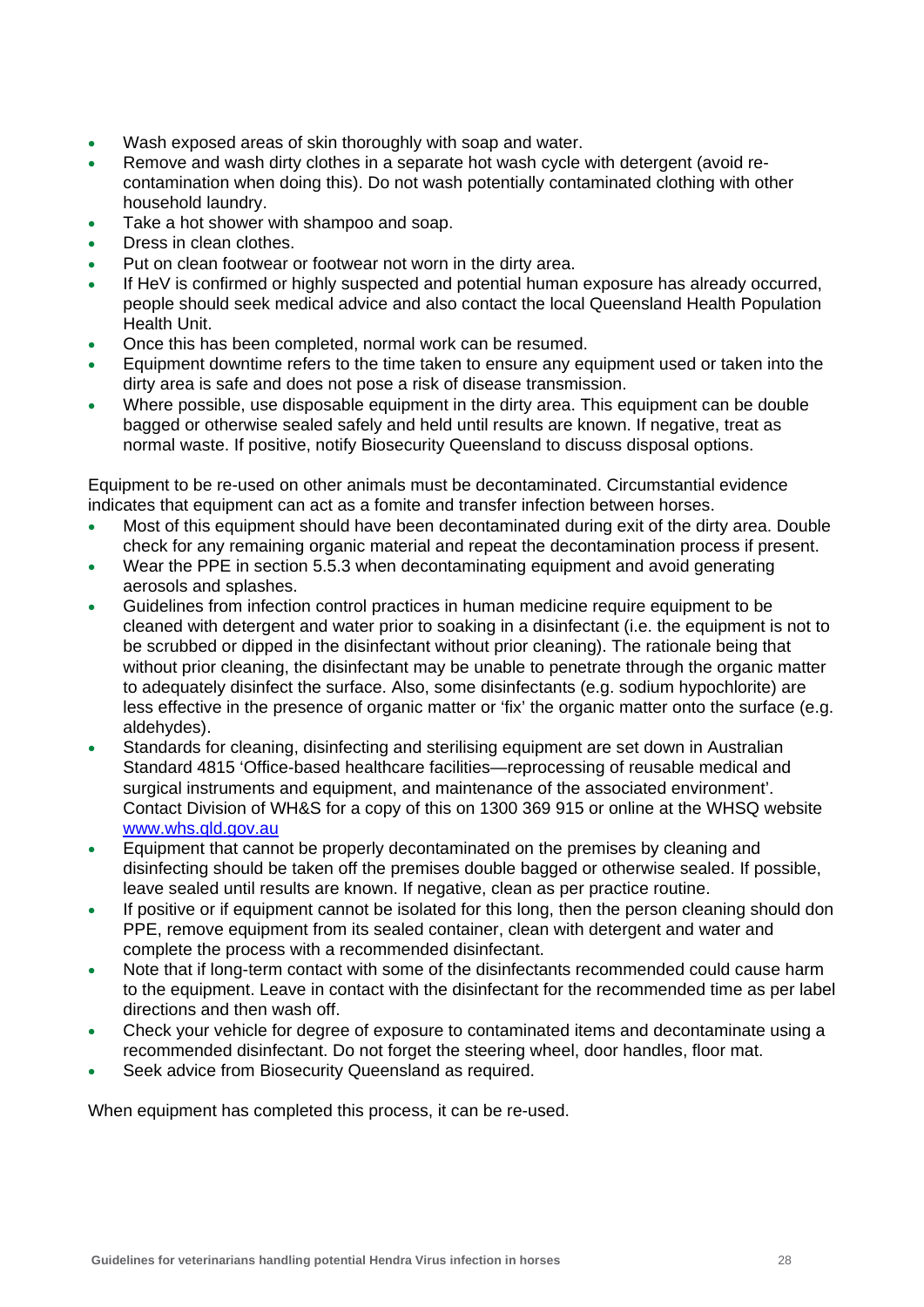## **5.7 Biosecurity advice to owner**

It is important to advise the owner of the zoonotic potential of HeV and of steps to take to manage their risk of exposure.

If HeV is confirmed or highly suspected and potential human exposure has already occurred, people should seek medical advice and also contact their local Queensland Health Population Health Unit.

Advice can include:

- isolation of sick or dead horses from other horses, people and all other animals including pets
- isolation of any other sick animal that has been associated with the sick or dead horses
- only the minimum number of essential people are to conduct the minimum maintenance needs of all horses/sick animals on the property
- selection and correct use of PPE for contact with sick/dead horses and their excreta and other animals where exposure to blood and body fluids (including saliva and urine) and aerosol or droplets from coughing/sneezing could occur
- maintain a high standard of personal hygiene including frequent washing of hands and exposed surfaces with soap and water
- stop or limit horse movements on and off the property
- stop or limit movements of horse products (such as manure) and equipment (such as tack, dental equipment) off the property
- visiting horse practitioners such as farriers to return at a later time or only to work on healthy horses on the property if that work is essential
- give a strong recommendation to seek medical advice if at all concerned with personal health issues
- costs associated with disposal and ongoing care of remaining horses are treated as normal costs and paid by the owner
- costs of packaging and transport of samples to a government laboratory are the responsibility of the submitting veterinarian
- costs of conducting the laboratory testing are met by government
- advise that testing samples can be complicated and may take up to several days until a result can be given
- advise that the property will be quarantined by Biosecurity Queensland if they assess there is a strong suspicion of HeV or when they receive confirmation of HeV from sample results.

## <span id="page-31-1"></span>**5.8 Media and public communication**

It is important that any cases of HeV disease are openly and accurately communicated to the public.

Any media enquiries should be directed to the Biosecurity Queensland's media unit. This allows a consistent approach to be taken by people who have the best access to all information about the overall situation.

It is also recommended that all media approaches to non-departmental government officers be directed to Biosecurity Queensland's media unit.

<span id="page-31-0"></span>The Chief Veterinary Officer will keep the Australian Veterinary Association and Equine Veterinarians Australia and other appropriate bodies updated and will notify them of significant events as soon as possible so that veterinarians can make informed decisions during their normal work routine.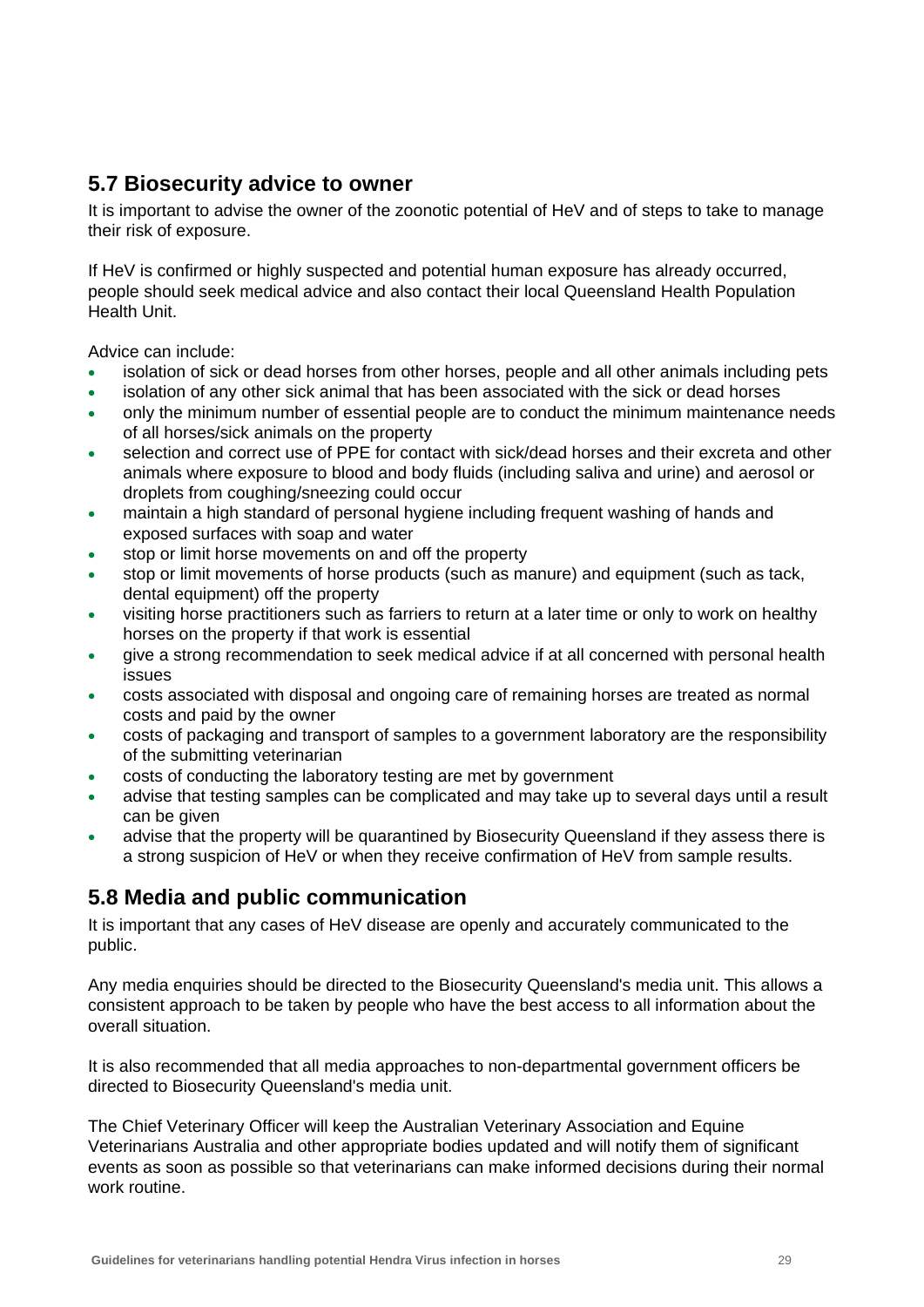If any non-government person is approached directly by the media, they have the right to refuse to comment. If they do choose to comment, it is recommended that only facts are presented, that they are not drawn into conjecture and that they comment only on the part of the operation they were directly involved in.

## <span id="page-32-0"></span>**6. Limited necropsy approach — as used by Biosecurity Queensland**

**Note: necropsy is the activity that poses the highest risk of transmission due to the viral load known to be present throughout the organs, tissues and body fluids of an infected horse.** 

This limited approach may not allow a diagnosis of the actual cause of disease to be made if HeV tests are negative. It is not a substitute for a thorough autopsy which is the most effective way to investigate a range of differential diagnoses.

Reflect skin from midline back over thorax.

- If safe and the necessary equipment is available, create a 'door' in the rib cage by removing two or three anterior ribs (with secateurs or bone cutters, not an axe) for adequate exposure, and examine the lungs and pleura in situ. Watch for splinters of bone that may penetrate gloves, consider using heavy duty/non-cut gloves for this activity. Large amounts of thoracic fluid, visibly haemorrhagic lungs and dilated pulmonary lymphatics over the pleural surface would support a diagnosis of HeV.
- Collect a fresh portion of lung and also take a sample for formalin fixation. Lung pathology is used to diagnose Crofton weed poisoning; for example, the most common differential diagnosis in Queensland. Blood and blood-stained frothy fluid in the lungs would support a diagnosis of HeV.
- Similarly, remove some posterior ribs or abdominal wall to expose the spleen and kidney.
- Collect fresh portions of spleen, kidney and urine.
- Replace the reflected skin back over the rib cage and abdomen.
- Complete a specimen advice sheet and dispatch samples to the regional DPI&F laboratory as soon as possible. Place specimen advice sheet outside the sample package so it can be read before the package is opened.
- Where the veterinarian present is experienced and trained in the use of PPE, and where that veterinarian makes a favourable risk assessment about proceeding further and where the situation permits, a more thorough autopsy could be undertaken to collect a wider range of samples.

## **Appendix 1 Hendra Virus Incident Summary table**

<span id="page-32-1"></span>

| <b>Cluster</b> | Location | Date     | human<br>cases | <b>Positive Horses with</b><br>positive<br>laboratory test unresolved | <b>Horses with</b><br>untested or<br>status* | <b>Other evidence</b>                                                              |
|----------------|----------|----------|----------------|-----------------------------------------------------------------------|----------------------------------------------|------------------------------------------------------------------------------------|
|                | Mackay   | Aug 1994 |                |                                                                       |                                              | These cases did not                                                                |
|                |          |          | $(1$ death)    |                                                                       |                                              | become apparent until late<br>1995 when Hendra virus<br>infection was confirmed in |

a person from Mackay. Testing of stored samples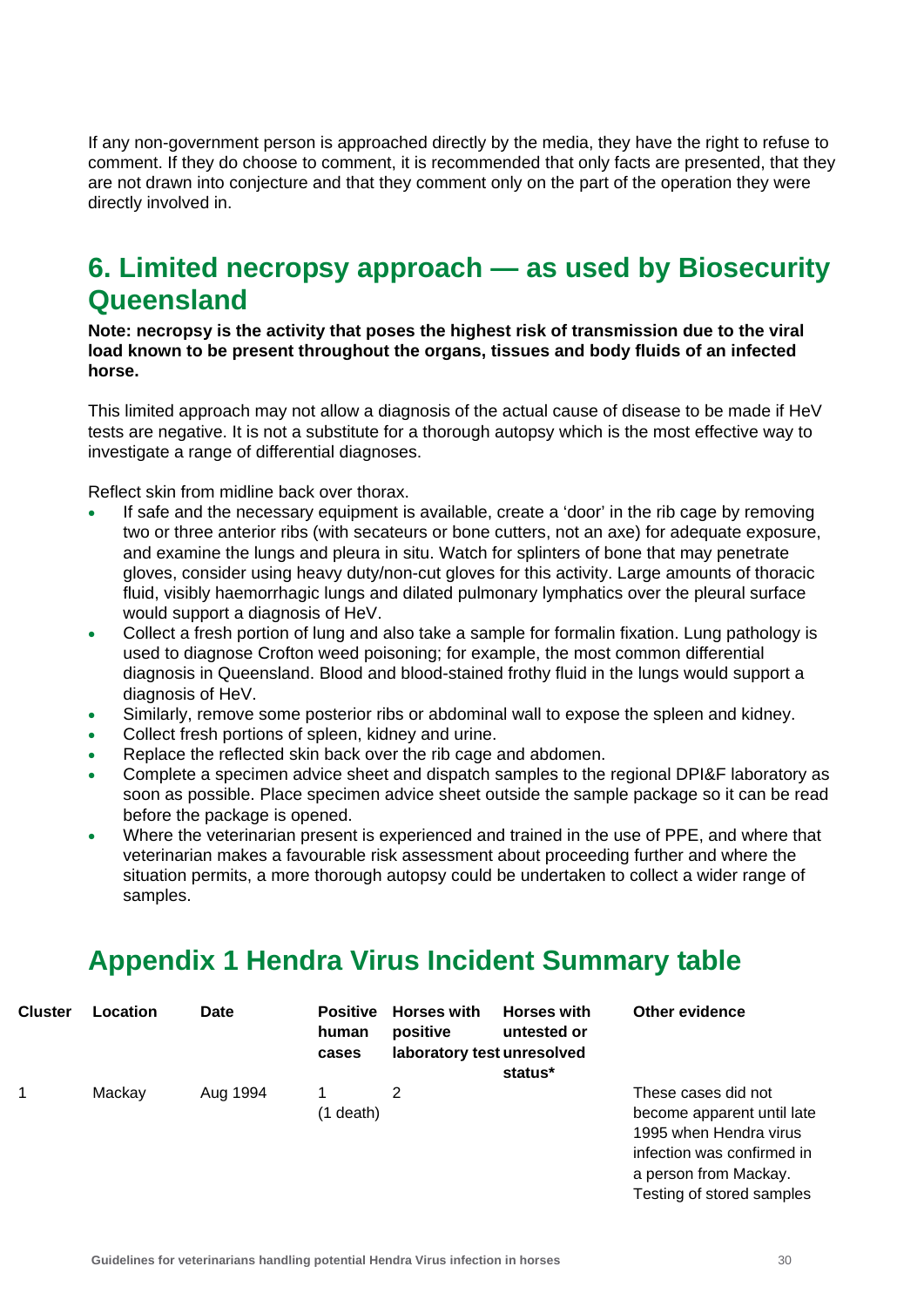| 2 | Hendra<br>(Brisbane)               | Sep 1994         | $\overline{2}$<br>$(1$ death) | 7 | 13 | until late 1995, after<br>confirmation of Hendra<br>virus involvement in the<br>associated human case.<br>Hendra virus was first<br>identified and<br>characterised as a result of<br>this event. No diagnostic<br>tests were available until<br>after the event and not all<br>horses were tested as<br>samples were not retained<br>from all horses. Strong<br>epidemiological evidence<br>exists for all horses<br>involved to be considered<br>as cases based on<br>concurrence of disease<br>and other data. Positive<br>tests include 7 sero-<br>positive horses. |
|---|------------------------------------|------------------|-------------------------------|---|----|-------------------------------------------------------------------------------------------------------------------------------------------------------------------------------------------------------------------------------------------------------------------------------------------------------------------------------------------------------------------------------------------------------------------------------------------------------------------------------------------------------------------------------------------------------------------------|
| 3 | Cairns (Trinity Jan 1999<br>Beach) |                  |                               | 1 |    |                                                                                                                                                                                                                                                                                                                                                                                                                                                                                                                                                                         |
| 4 | Cairns<br>(Gordonvale)             | Oct 2004         | 1                             |   | 1  | Strong epidemiological<br>evidence exists for this<br>horse.<br>A veterinarian was<br>confirmed positive for<br>Hendra virus after<br>performing a post mortem<br>on a horse that died<br>suddenly with signs<br>consistent with Hendra. No<br>samples from the horse<br>were available for testing.<br>The horse was the only<br>identified potential source<br>of virus. A description of<br>the clinical and post<br>mortem signs is strongly<br>suggestive of Hendra virus.                                                                                         |
| 5 | Townsville                         | Dec 2004         |                               | 1 |    |                                                                                                                                                                                                                                                                                                                                                                                                                                                                                                                                                                         |
| 6 | Peachester                         | <b>June 2006</b> |                               | 1 |    |                                                                                                                                                                                                                                                                                                                                                                                                                                                                                                                                                                         |
| 7 | Murwillumbah                       | Oct 2006         |                               | 1 |    |                                                                                                                                                                                                                                                                                                                                                                                                                                                                                                                                                                         |
| 8 | Peachester                         | <b>June 2007</b> |                               | 1 |    |                                                                                                                                                                                                                                                                                                                                                                                                                                                                                                                                                                         |

9 Cairns (Clifton July 2007 1 Beach)

from horses did not occur